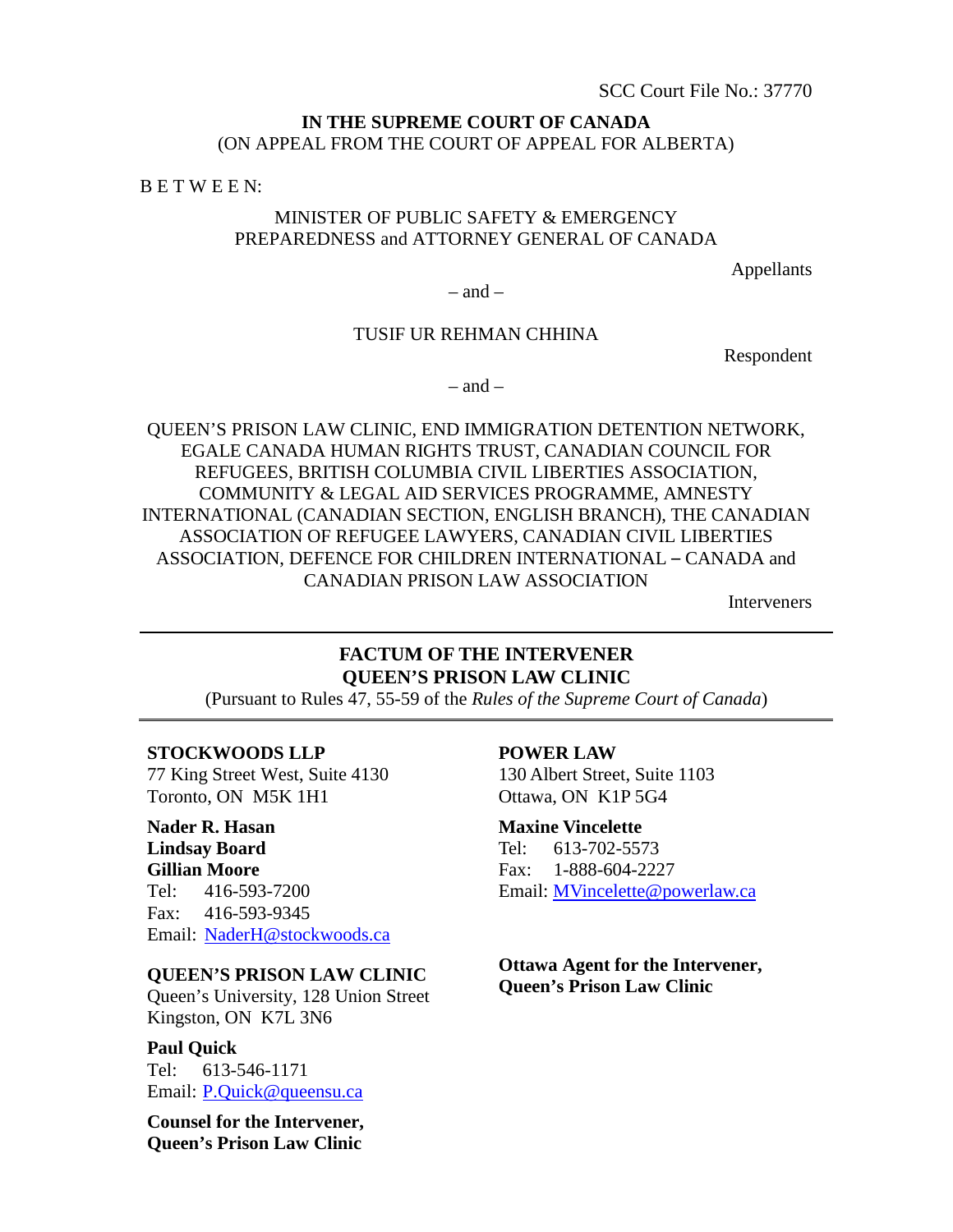## **ORIGINAL TO: SUPREME COURT OF CANADA** The Registrar 301 Wellington Street Ottawa, ON K1A 0J1

## **COPIES TO:**

## **ATTORNEY GENERAL OF CANADA**

Department of Justice B.C. Regional Office 900-840 Howe Street Vancouver, BC V6Z 2S9

# **Donnaree Nygard**

**Liliane Bantourakis** Tel: 604-666-3049 Fax: 604-775-5942 Email: Donnaree.Nygard@justice.gc.ca

**Counsel for the Appellants, Minister of Public Safety & Emergency Preparedness and Attorney General of Canada**

# **NOTA BENE LAW GROUP INC.**

Barristers and Solicitors  $350 - 7<sup>th</sup>$  Avenue SW, Suite 800 Calgary, AB T2P 3N9

## **Nico G. J. Breed**

Tel: 403-444-6484 Fax: 403-444-6485 Email: Nico@nblawgroup.ca

## **JACKMAN, NAZAMI & ASSOCIATES**

3-596 St. Clair Avenue West Toronto, ON M6C 1A6

## **Barbara Jackman**

Tel: 416-653-9964 Fax: 416-653-1036 Email: Barb@bjackman.com

**Counsel for the Respondent, Tusif Ur Rehman Chhina**

## **ATTORNEY GENERAL OF CANADA**

Department of Justice Canada National Litigation Sector 50 O'Connor Street, Suite 500 Ottawa, ON K1A 0H8

## **Christopher Rupar**

Tel: 613-670-6290 Fax: 613- 954-1920 Email: Christopher.Rupar@justice.gc.ca

**Ottawa Agent for the Appellants, Minister of Public Safety & Emergency Preparedness and Attorney General of Canada**

# **COMMUNITY LEGAL SERVICES OF OTTAWA-SOUTH OFFICE**

1355 Bank Street, Suite 406 Ottawa, ON K1H 8K7

## **Jamie Lefebvre**

Tel: 613-733-0140 ext. 6027 Fax: 613-733-0401 Email: LefebvJ@lao.on.ca

# **Ottawa Agent for the Respondent, Tusif Ur Rehman Chhina**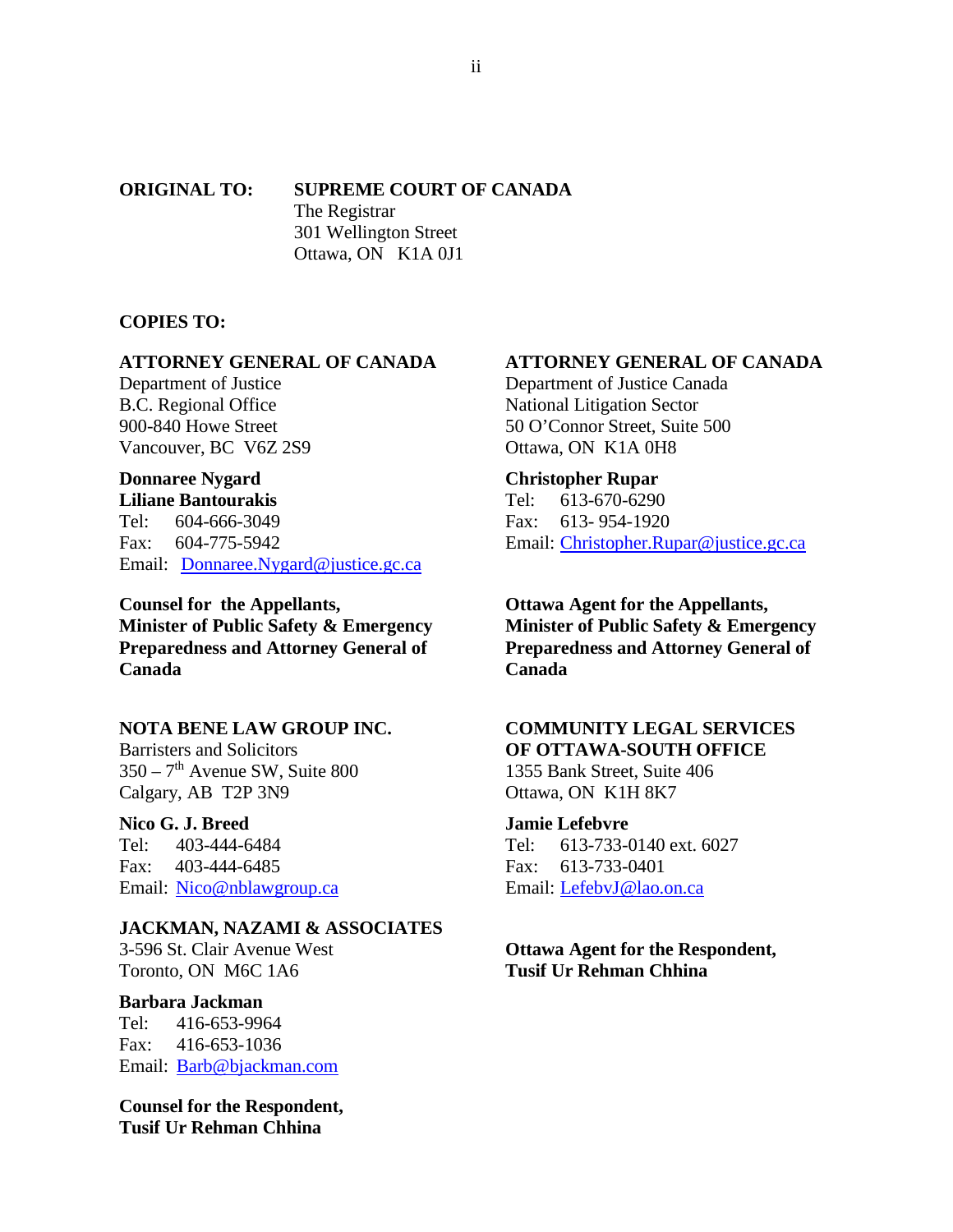# **ATTORNEY GENERAL OF ALBERTA**

Chief Crown Prosecutor 600 Centrium Place 332 - 6 Avenue SW Calgary, Alberta T3R 1J3

## **John-Marc Dubé**

Tel: (780) 427-3966 Fax: (780) 427-1230 Email: John-Marc.Dube@gov.ab.ca

### **Crown, Solicitor General (Alberta)**

## **AND TO:**

## **SEKHAR LAW OFFICE**

1040 Eglinton Avenue West, 2nd Floor Toronto, ON M6C 2C5

#### **Swathi Sekhar**

Tel: 416-885-8534 Fax: 416-352-5830 Email: swathi@sekharlawoffice.com

## **MAIJA MARTIN**

Barrister 130 Spadina Avenue, Suite 606 Toronto, ON M5V 2L4

Tel: 416-361-9609 Fax: 647-350-0760 Email: maija@martincriminaldefence.ca

**Counsel for the Intervener, End Immigration Detention Network**

#### **BATTISTA SMITH MIGRATION LAW**

160 Bloor Street East, Suite 1000 Toronto, ON M5W 1B9

#### **Michael Battista**

Tel: 416-203-2899 Fax: 416-203-7949 Email: battista@migrationlawgroup.com

**Counsel for the Intervener, Egale Canada Human Rights Trust**

### **SHANBAUM SEMANYK P.C.**

150 Isabella Street, Suite 305 Ottawa, ON KIS IV7

#### **Terri H. Semanyk**

Tel: 613-238-6969 ext. 2 Fax: 613-238-9916 Email: tsemanyk@krwsspclaw.ca

## **Ottawa Agent for the Intervener, End Immigration Detention Network**

#### **JURISTES POWER LAW**

130 Albert Street, Suite 1103 Ottawa, ON K1P 5G4

# **Audrey Mayrand**

Tel: 613-706-1091 Fax: 613-706-1091 Email: amayrand@juristespower.ca

**Ottawa Agent for the Intervener, Egale Canada Human Rights Trust**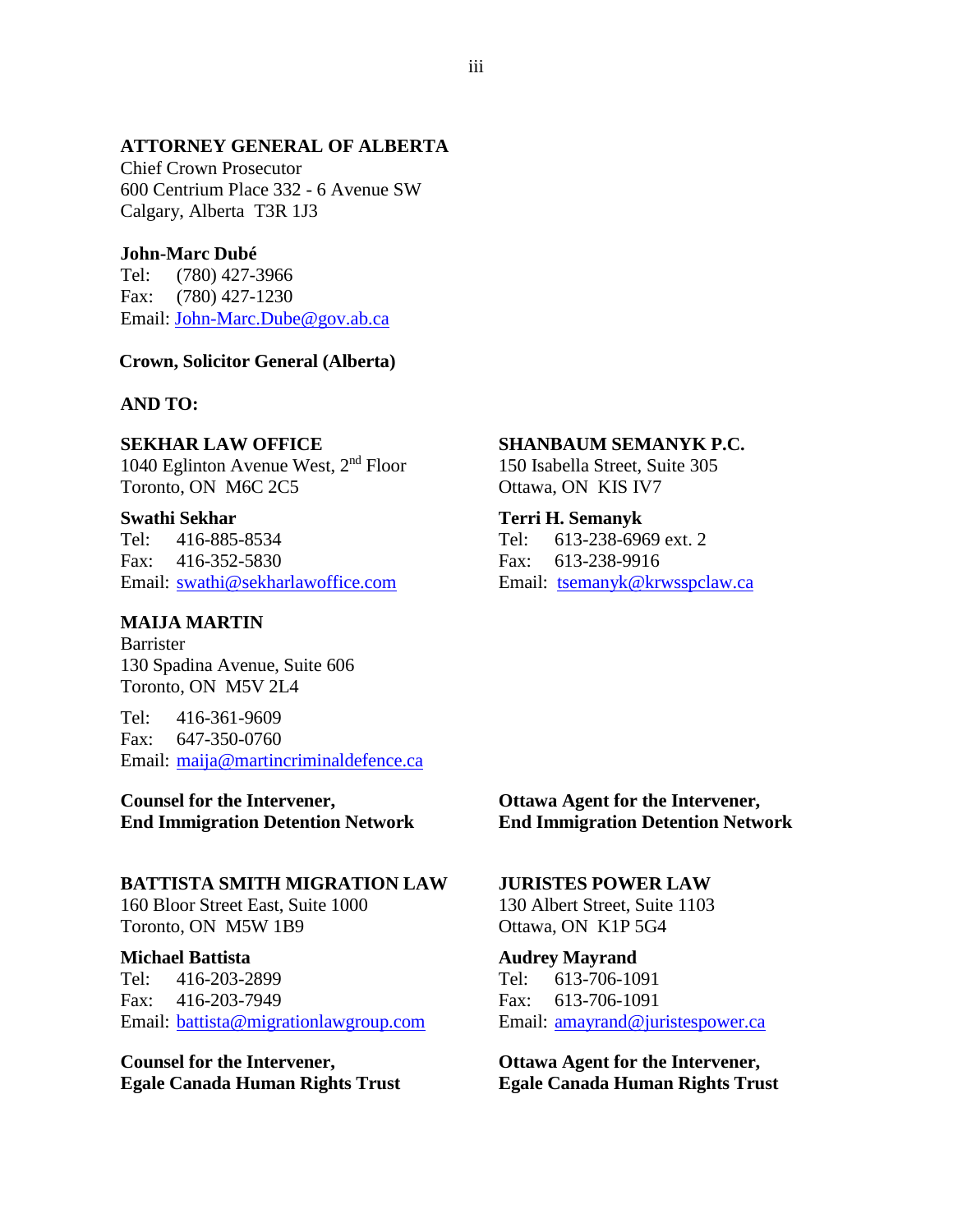# **AND TO:**

## **EDELMANN & CO. LAW OFFICES**

905-207 West Hastings Street Vancouver, BC V6B 1H7

**Peter Edelmann Erica Olmstead Molly Joeck**  Tel: 604-646-4684 Fax: 604-648-8043 Email: Peter@edelmann.ca

**Counsel for the Intervener, Canadian Council for Refugees**

## **FRANCES MAHON LAW**

402 West Pender Street Vancouver, BC V6B 1T6

**Frances Mahon** Tel: 604-910-8479 Fax: 604-608-3319 Email: Frances@francesmahonlaw.com

**Counsel for the Intervener, British Columbia Civil Liberties Association**

# **COMMUNITY & LEGAL AID SERVICES PROGRAMME**

York University Osgoode Hall Law School Ignat Kaneff Build 4700 Keele Street Toronto, ON M3J 1P3

#### **Subodh Bharati**

Tel: 416-736-5029 Fax: 416-736-5564 Email: sbharati@osgoode.yorku.ca

**Counsel for the Intervener, Community & Legal Aid Services Programme**

# **GOLDBLATT PARTNERS LLP**

30 Metcalfe Street, Suite 500 Ottawa, ON K1P 5L4

## **Colleen Bauman**

Tel: 613-482-2463 Fax: 613-235-3041 Email: cbauman@goldblattpartners.com

**Ottawa Agent for the Intervener British Columbia Civil Liberties Association**

**SUPREME ADVOCACY LLP** 100 – 340 Gilmour Street Ottawa, ON K2P 0R3

### **Marie-France Major**

Tel: 613-695-8855 ext. 102 Fax: 613-695-8580 Email: mfmajor@supremeadvocacy.ca

**Ottawa Agents for the Intervener, Community & Legal Aid Services Programme**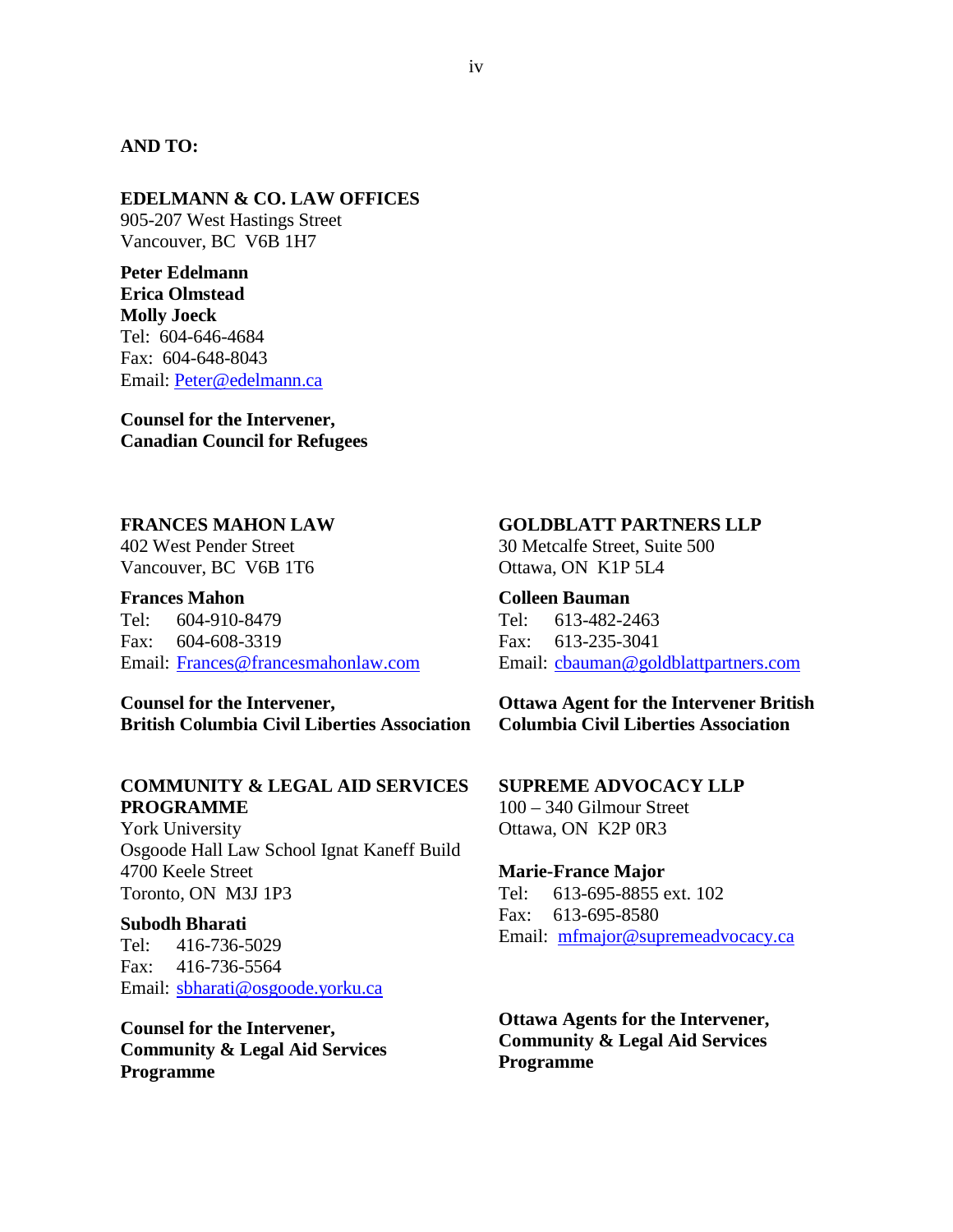## **AND TO:**

## **COMMUNITY LEGAL SERVICES – OTTAWA CARLETON** 1 Nicholas Street, Suite 422 Ottawa, ON K1N 7B7

**Michael Bossin Laila Demirdache Jamie Liew** Tel: 613-241-7008 ext. 5224 Tel: 613-241-8680 Email: bossinM@lao.on.ca

**Counsel for the Intervener Amnesty International Canada (English Branch)** 

# **JARED WILL & ASSOCIATES**

Barristers & Solicitors 226 Bathurst Street, Suite 200 Toronto, ON M5T 2R9

# **Jared Will**

**Joshua Blum**  Tel: 416-657-1472 Fax: 416-657-1511 Email: **jared@jwlaw.ca** 

**Counsel for the Intervener, The Canadian Association of Refugee Lawyers**

### **BORDEN LADNER GERVAIS LLP**

Bay Adelaide Centre, East Tower 22 Adelaide Street West, Suite 3400 Toronto, ON M5H 4E3

# **Ewa Krajewska Pierre N. Gemson** Tel.: 416-367-6244

Fax.: 416-367-6749 Email: ekrajewska@blg.com

**Counsel for the Intervener, Canadian Civil Liberties Association**

# **COMMUNITY LEGAL SERVICES – OTTAWA CARLETON**

1 Nicholas Street, Suite 422 Ottawa, ON K1N 7B7

## **Michael Bossin**

Tel: 613-241-7008 ext. 5224 Tel: 613-241-8680 Email: bossinM@lao.on.ca

# **Ottawa Agent for the Intervener The Canadian Association of Refugee Lawyers**

## **BORDEN LADNER GERVAIS LLP**

World Exchange Plaza 100 Queen Street, Suite 1300 Ottawa, ON K1P 1J9

#### **Nadia Effendi**

Tel.: 613.787.3562 Fax.: 613.230.8842 Email: neffendi@blg.com

# **Ottawa Agent for the Intervener, Canadian Civil Liberties Association**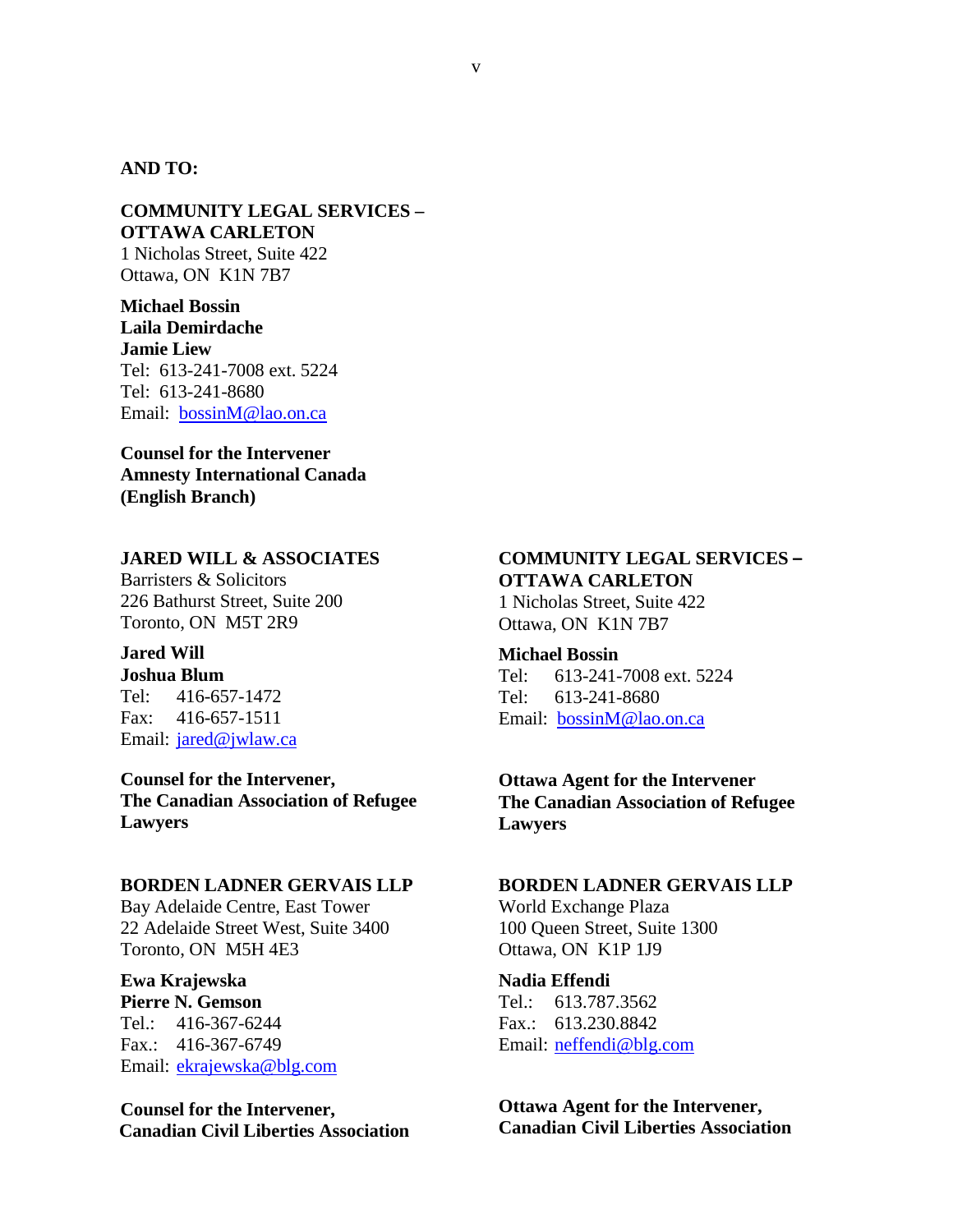# **AND TO:**

#### **WILSON CHRISTEN**

**Barristers** 137 Church Street Toronto, ON M5B 1Y4

**Jeffery Wilson Farrah Hudani** Tel: 416-360-5952 Fax: 416-360-1350 Email: Jeffery@wilsonchristen.com

# **Counsel for the Intervener, Defence for Children International – Canada**

## **McCARTEN WALLACE LAW**

439 University Avenue, Suite 1900 Toronto, ON M5G 1Y8

**Simon Wallace** Tel: 416-363-1696 Fax: 416-363-4089 Email: simon@mccartenwallace.com

**Counsel for the Intervener, Canadian Prison Law Association** **GOWLING WLG (CANADA) LLP**

160 Elgin Street, Suite 2600 P.O. Box 466, Station A Ottawa, ON K1P 1C3

**Matthew Estabrooks** Tel.: 613-786-8695 Fax: 613-563-9869 Email: matthew.estabrooks@gowlingwlg.com

**Ottawa Agent for the Intervener, Defence for Children International – Canada**

### **BORYS LAW**

348 Bagot Street, Suite 106 Kingston, ON K7K 3B7

**Simon Borys**  Tel.: 613-777-6262 Fax: 613-777-6263 Email: simon@boryslaw.ca

**Agent for the Intervener, Canadian Prison Law Association**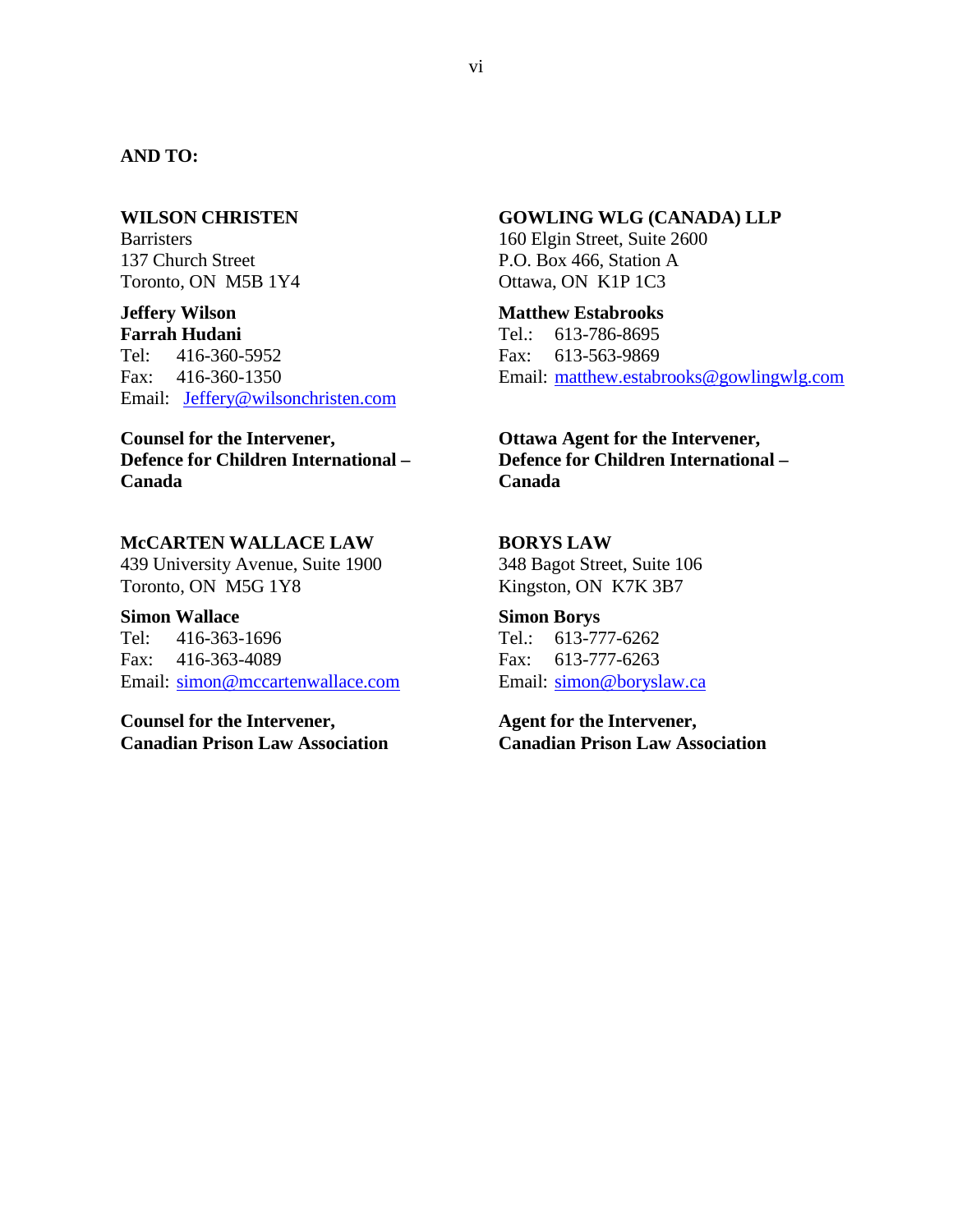# **TABLE OF CONTENTS**

| <b>PART I-OVERVIEW AND POSITIONS ON QUESTIONS IN ISSUE  1</b>                       |
|-------------------------------------------------------------------------------------|
|                                                                                     |
| LIMITS TO HABEAS CORPUS JURISDICTION MUST BE PRESCRIBED BY LAW  2<br>$\mathbf{A}$ . |
| THE RIGHT OF ACCESS TO HABEAS CORPUS IS A CONSTITUTIONAL RIGHT. 2<br>(I)            |
| LIMITS ON THE RIGHT TO HABEAS CORPUS MUST BE PRESCRIBED BY LAW 3<br>(II)            |
| THE IRPA DOES NOT LIMIT ACCESS TO HABEAS CORPUS 5<br>(III)                          |
| <b>JUDICIAL REVIEW IS NOT EQUALLY EFFICACIOUS OR ADVANTAGEOUS 8</b><br><b>B.</b>    |
|                                                                                     |
|                                                                                     |
|                                                                                     |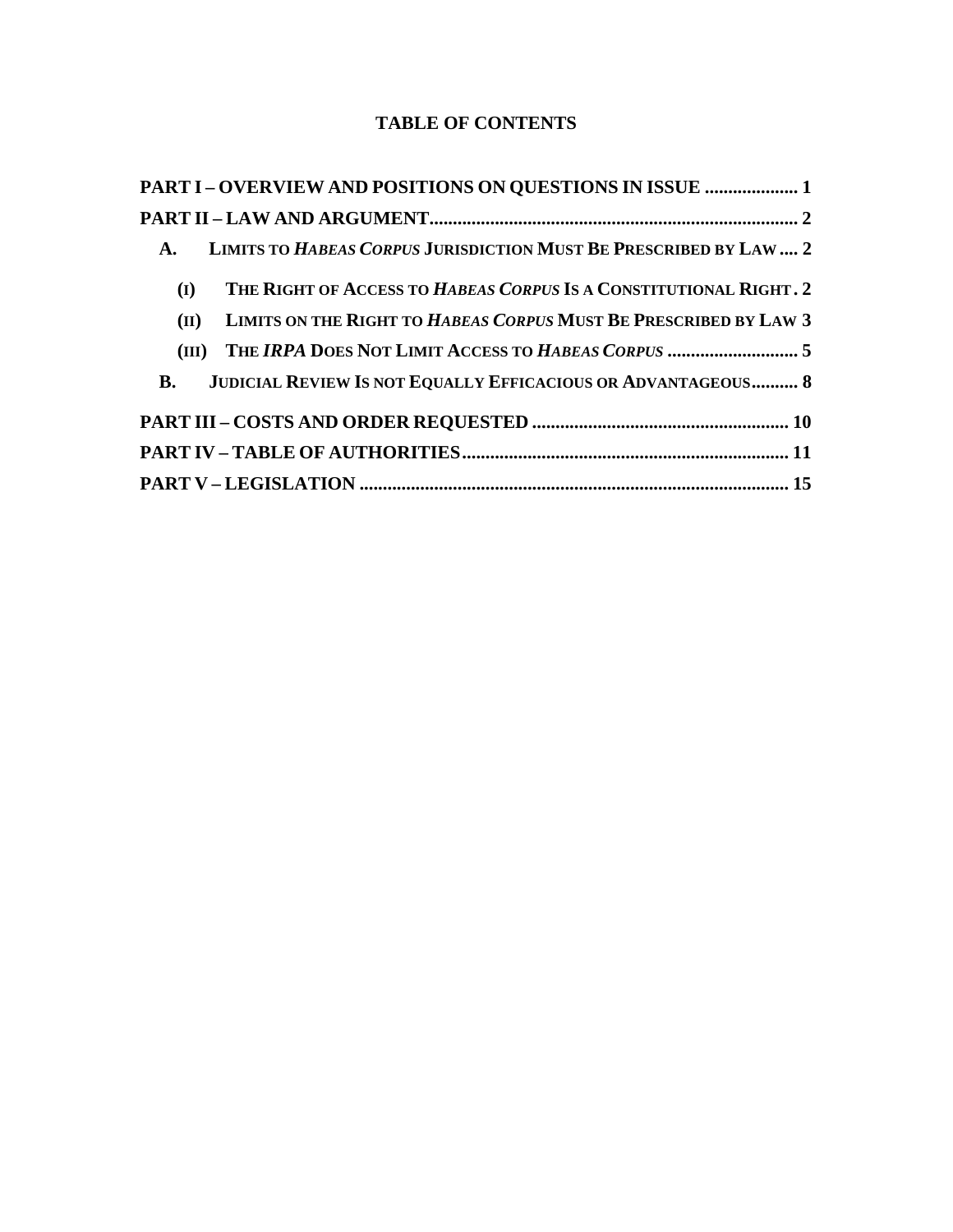## **STATEMENT OF FACTS**

1. The Queen's Prison Law Clinic ("QPLC") takes no position on disputed facts and takes no position on the specific outcome of this appeal.

## **PART I – OVERVIEW AND POSITIONS ON QUESTIONS IN ISSUE**

2. This case is about the circumstances under which the state can limit a detainee's right to *habeas corpus*. Long before the *Charter*, the right to *habeas corpus* was constitutionally entrenched in our legal system. Even in the pre-*Charter* era, the right could only be limited in exceptional circumstances. The inclusion of the right to *habeas corpus* under s. 10(c) of the *Charter* serves only to reinforce its availability as a constitutional right, as well as the exceptional nature of any limitations on that right. As with all *Charter* rights, the right to *habeas corpus* may only be limited where such measures are justified under s. 1 of the *Charter*.

3. QPLC intervenes in this appeal to make submissions on the nature of the state's burden in attempting to limit the right to *habeas corpus*. *First*, as a threshold requirement under s. 1 of the *Charter*, any limit to *habeas corpus* must be prescribed by law. Neither the *Immigration and Refugee Protection Act* (the "*IRPA*")<sup>1</sup> nor any other statute limits the right of immigration detainees to *habeas corpus*. Accordingly, it is available to them.

4. *Second*, where a limit is prescribed by law, the limit will pass constitutional muster only where the state meets its s. 1 burden under the test as set out in *R. v. Oakes*. 2 At a minimum, this requires that there is an alternative process of detention review that is equally efficacious and advantageous to the detainee as *habeas corpus*. 3 The Respondent and other intervener groups make submissions on why judicial review of *IRPA* detention decisions under the *Federal Courts Act*<sup>4</sup> is not an equally efficacious procedure to *habeas corpus*. QPLC relies on and adopts those submissions,<sup>5</sup> and further submits that the *IRPA* is not equally efficacious or advantageous as *habeas* review because it is limited to

<sup>&</sup>lt;sup>1</sup> S.C. 2001, c. 27 (Français).

<sup>2</sup> *R. v. Oakes*, [1986] 1 S.C.R. 103 ["*Oakes*"].

<sup>3</sup> *May v. Ferndale Institution*, 2005 SCC 82 ["*May*"], at para. 40.

<sup>&</sup>lt;sup>4</sup> R.S.C., 1985, c. F-7 (Français).

<sup>&</sup>lt;sup>5</sup> See Respondent's Factum on Appeal, dated September 23, 2018, at paras. 31-60.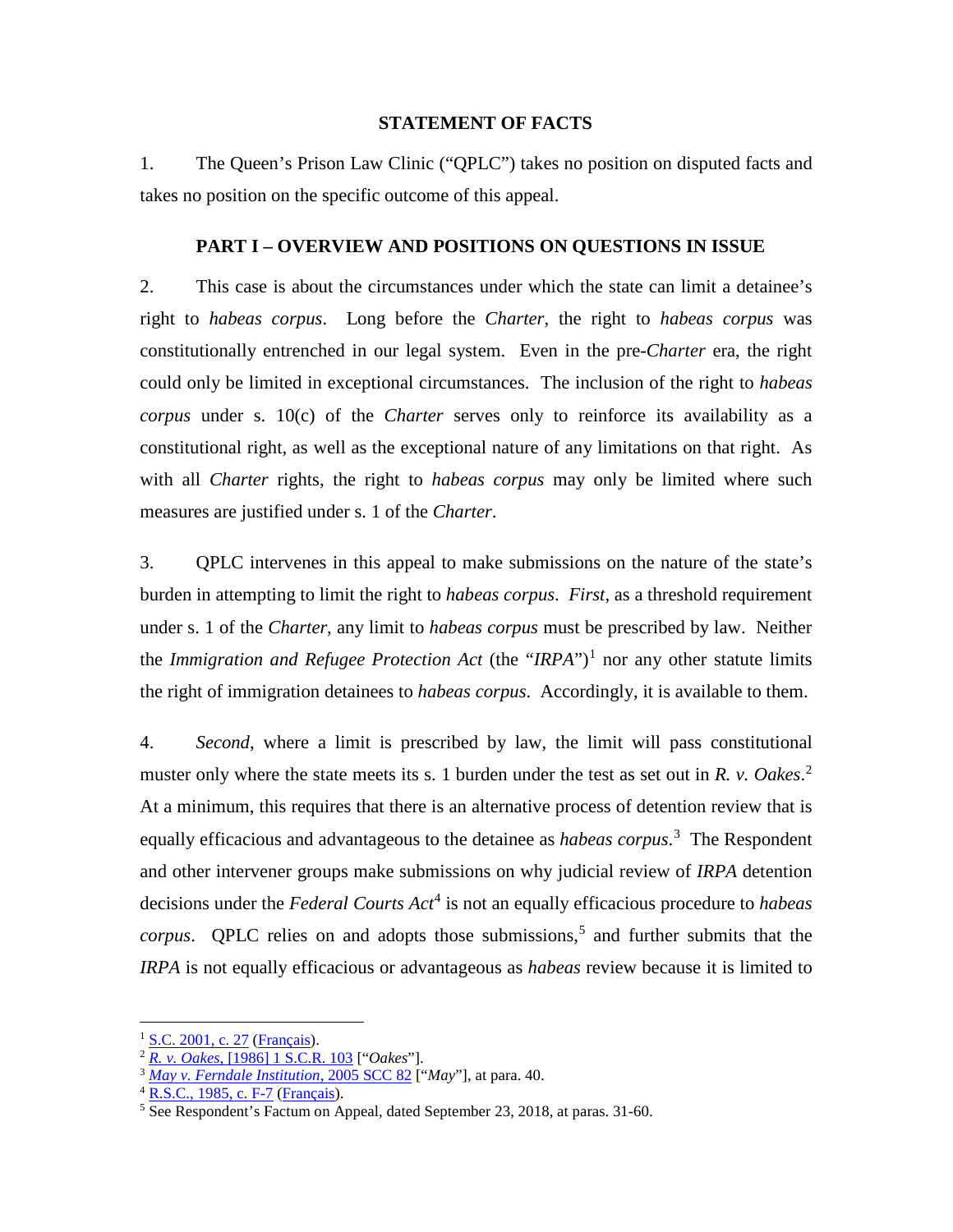a review of the reasonableness of the administrative decision-maker's decision. It does not permit a holistic review of the cumulative lawfulness of an extended period of detention.

## **PART II – LAW AND ARGUMENT**

### **A. LIMITS TO** *HABEAS CORPUS* **JURISDICTION MUST BE PRESCRIBED BY LAW**

## **(i) The Right of Access to** *Habeas Corpus* **Is a Constitutional Right**

5. *Habeas corpus* is the birthright of a free people, <sup>6</sup> tracing its origins to the thirteenth century.<sup>7</sup> As early as 1215, the Magna Carta entrenched the principle that "[n]o free man shall be seized or imprisoned … except by the lawful judgement of his equals or by the law of the land."<sup>8</sup> Since that time, it has been the primary vehicle through which the superior courts review the legality of executive detention.<sup>9</sup> Unlike other writs available at common law, the writ of *habeas corpus* "has never been a discretionary remedy. It is issued as of right, where the applicant successfully challenges the legality of the detention."<sup>10</sup>

6. The right to *habeas corpus* formed part of Canada's Constitution before the *Charter* was enacted, and even prior to Confederation. In British North America, the Canadian provinces passed *habeas* statutes expressly incorporating the United Kingdom *Habeas Corpus Act*, *1679*. 11 The preamble of the *Constitution Act, 1867*, which provided for "a Constitution similar in Principle to that of the United Kingdom",  $^{12}$  is further textual support for the constitutional entrenchment of *habeas corpus* in Canada.

<sup>6</sup> *D.G. v. Bowden Institution (Warden)*, 2016 ABCA 52 ["*Bowden*"], at paras. 69, 105.

<sup>7</sup> *Secretary of State for Home Affairs v. O'Brien*, [1923] A.C. 603, Queen's Prison Law Clinic's Book of Authorities ("BOA") Tab 4, at 609 (H.L.).

<sup>8</sup> *May*, *supra* (S.C.C.), at para. 19.

<sup>9</sup> See, generally, Paul D. Halliday, *Habeas Corpus: From England to Empire* (Cambridge, MA: Harvard University Press, 2010), BOA Tab 11, at p. 6; David Phillip Jones, Q.C. and Ann S. de Villars, Q.C., *Principles of Administrative Law*, 5d ed. (Scarborough: Carswell, 2009), BOA Tab 7, at p. 634.

 $10$  May, supra (S.C.C.), at para. 33. See also R. v. Goldhar, [1960] S.C.R. 431, at p. 440; St-Amand v. *Canada (Attorney General)* (2000), 147 C.C.C. (3d) 48 (Que. C.A.), at para. 23, leave to appeal to S.C.C. refused, [2000] C.S.C.R. No. 558, BOA Tab 5.

<sup>11</sup> *Habeas Corpus: From England to Empire*, *supra*, BOA Tab 11, at p. 305; D.A Cameron Harvey, *The Law of Habeas Corpus in Canada* (Toronto: Butterworths, 1974), BOA Tab 6, at pp. 192-217. The framers of the United States Constitution explicitly incorporated the writ of *habeas corpus* and decreed that "[t]he Privilege of the Writ of *Habeas Corpus* shall not be suspended, unless when in Cases of Rebellion or Invasion the public Safety may require it": <u>U.S. Const., Art. I, §9, cl. 2</u>. <sup>12</sup> *Constitution Act, 1867* (U.K.) 30 & 31 Victoria, c.3 (Français).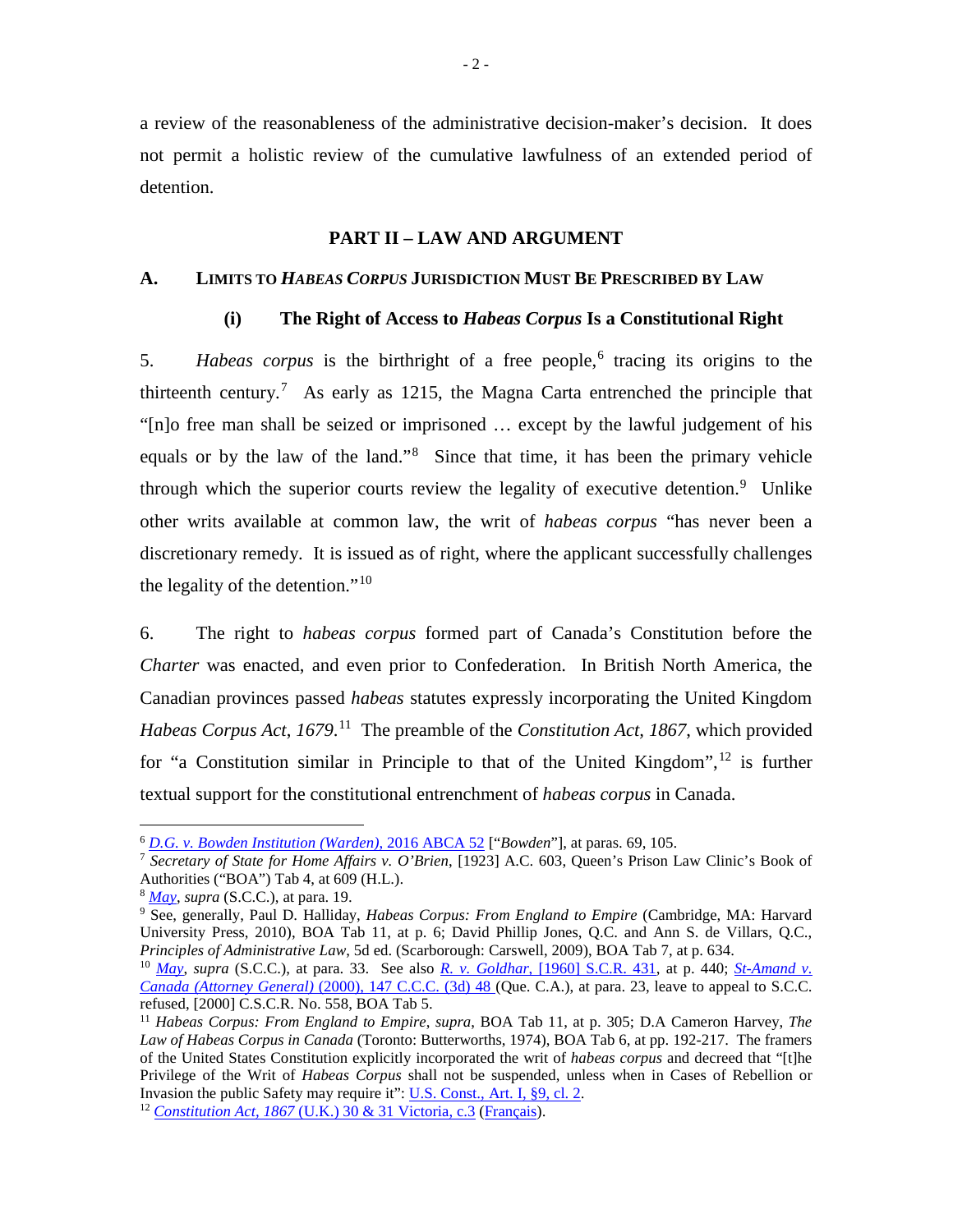7. The writ has evolved over time. Given its grand purpose, the scope of access to the right must be interpreted purposively, and should not be "denied or displaced by overly rigid rules."13 Indeed, in the post-*Charter* era, this Court has expanded the scope of *habeas corpus* to enable prisoners to challenge their conditions of confinement and to protect their residual liberty interests.<sup>14</sup> Although its scope has expanded over time, the right to *habeas corpus* at its core remains a means to challenge executive detention.

## **(ii) Limits on the Right to** *Habeas Corpus* **Must Be Prescribed by Law**

8. Although the right to *habeas corpus* was part of Canada's Constitution prior to the enactment of the *Charter*, its constitutional primacy was reaffirmed under s. 10(c) of the *Charter*, which provides that "*everyone* has the right on arrest or detention … to have the validity of the detention determined by way of *habeas corpus*" (emphasis added).15

9. Any limit on access to *habeas corpus* is a *prima facie* violation of s.  $10(c)$ .<sup>16</sup> As with all limits on *Charter* rights, for a limit on s. 10(c) to withstand *Charter* scrutiny, the Crown must justify that limit under s.  $1.^{17}$  Any such limits must be: (1) "prescribed by law"; and (2) "demonstrably justified in a free and democratic society."<sup>18</sup>

10. Conduct that is not "prescribed by law" will never be justifiable, regardless of how reasonable or demonstrably justifiable it may be.<sup>19</sup> This Court has emphasized that a limit is "prescribed by law" under s. 1 only "if it is *expressly provided for* by statute, regulation or common law rule, or results by *necessary implication* from the terms of a

<sup>13</sup> *R. v. Gamble*, [1988] 2 S.C.R. 595, at p. 641. See also *Jones v. Cunningham*, 371 U.S. 236 (1962), BOA Tab 3.

<sup>14</sup> *May*, *supra* (S.C.C.), at para. 27, citing the 1985 Supreme Court of Canada trilogy: *R. v. Miller*, [1985] 2 S.C.R. 613; *Cardinal v. Director of Kent Institution*, [1985] 2 S.C.R. 643; *Morin v. National Special Handling Unit Review Committee*, [1985] 2 S.C.R. 662. See also *Wang v. Canada*, 2018 ONCA 798, where the Court of Appeal for Ontario held that two foreign nationals could bring *habeas corpus* applications to challenge the conditions imposed on them after their release from immigration detention.  $15$  *Charter*, s. 10(c) (Français).

<sup>16</sup> *Bowden*, *supra* (Alta. C.A.), at para. 49 (per Bielby J.).

<sup>17</sup> Requiring Parliament to justify its decision in this regard is a feature of every other s. 1 *Charter* (Français) context. See, for example, *Bowden*, *supra* (Alta. C.A.), at para. 106, citing Peter Hogg, *Constitutional Law of Canada*, 3rd ed., loose-leaf (Toronto: Carswell, 2013 rel. 1) ["*Hogg*"], BOA Tab 12, at p. 50-26 (now, 5th ed., loose-leaf, at p. 50-25).

<sup>&</sup>lt;sup>18</sup> *Charter*, s. 1 (Français).

<sup>19</sup> *R. v. Therens*, [1985] 1 S.C.R. 613 ["*Therens*"], at para. 10.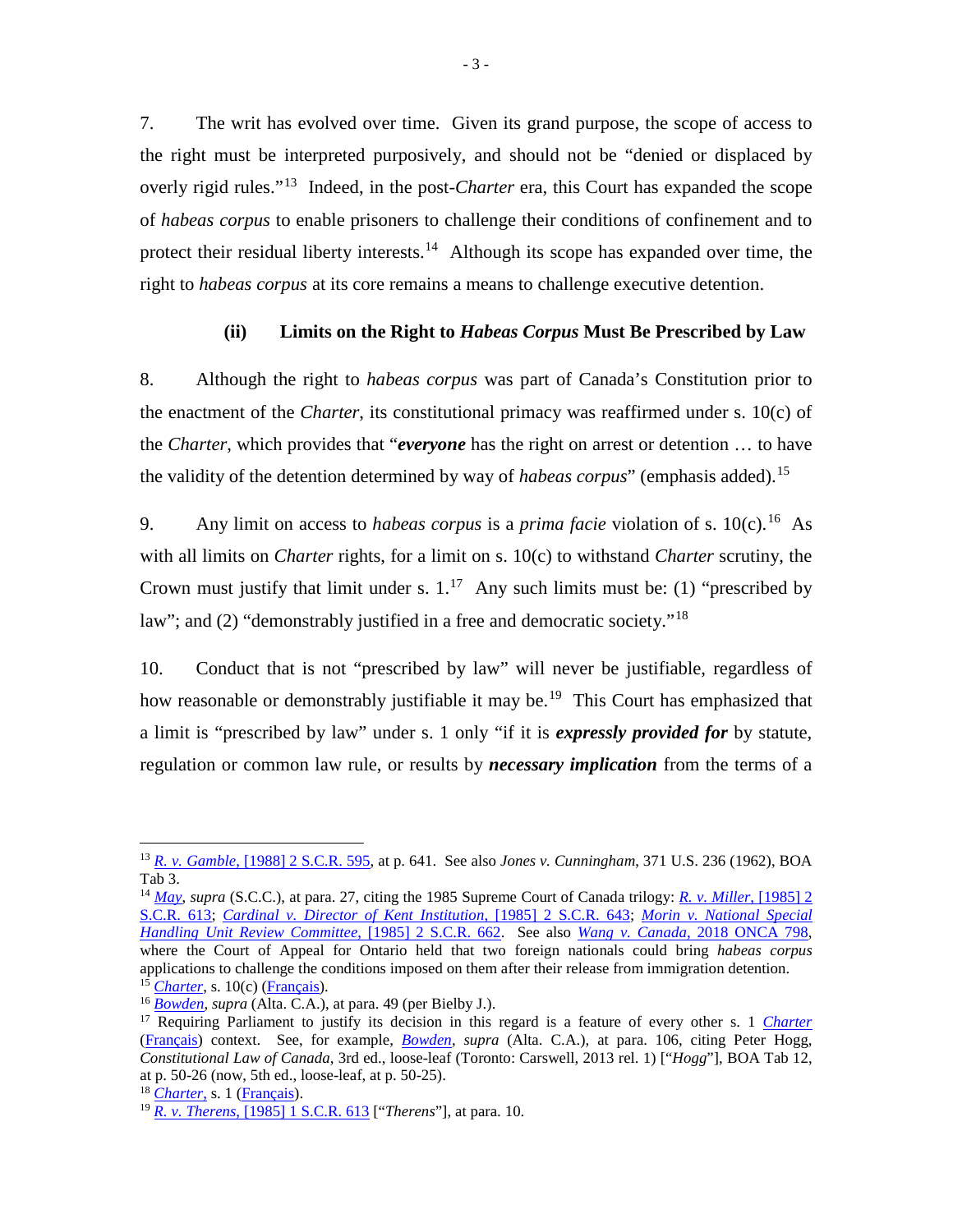statute or regulation or from its operating requirements" (emphasis added).<sup>20</sup> The statutory language "prescribed by law" is a mandate for specific action, and is not "merely permission for that which is not prohibited."<sup>21</sup>

11. For a limit on a constitutional right to be "prescribed by law", it must also be: (1) accessible to the public; and (2) sufficiently precise to allow people to regulate their conduct.<sup>22</sup> These requirements are necessary to ensure the state does not arbitrarily infringe constitutional rights.<sup>23</sup> Accessibility and precision are particularly important in the *habeas corpus* context as applicants have necessarily been deprived of their liberty and therefore require clear parameters to govern their options for redress.

12. This is not new law. The "prescribed by law" requirement of s. 1 dovetails with this Court's previous pronouncements on the exceptional nature of any limit to the superior courts' *habeas corpus* jurisdiction. As this Court held in *May v. Ferndale Institution*, "[g]iven the historical importance of *habeas corpus* in the protection of various liberty interests, jurisprudential developments limiting *habeas corpus* jurisdiction should be carefully evaluated and should not be allowed to expand unchecked."<sup>24</sup> Therefore, "exceptions to *habeas corpus* jurisdiction and the circumstances under which a superior court may decline jurisdiction should be *well defined* and *limited*", <sup>25</sup> and removal of jurisdiction "would require *clear* and *direct statutory language*" (emphasis added).<sup>26</sup> The Court should therefore be "reluctant to conclude that Parliament intended to limit the jurisdiction of a provincial superior court and to deny prisoners access to *habeas corpus* in the absence of an unmistakable text to that effect."<sup>27</sup>

 <sup>20</sup> *Irwin Toy Ltd. v. Québec (Attorney General)*, [1989] 1 S.C.R. 927, at para. 60; *R. v. Thomsen*, [1988] 1 S.C.R. 640, at pp. 650-51.

<sup>&</sup>lt;sup>21</sup> *R. v. Hebert*, [1990] 2 S.C<u>.R. 151</u>, at p. 205 (per Sopinka J., concurring).

<sup>22</sup> *Greater Vancouver Transportation Authority v. Canadian Federal of Students*, 2009 SCC 31 ["*Greater Vancouver*"], at para. 50, citing *Hogg*, *supra*, BOA Tab 12, at p. 38-12 (now, 5th ed., loose-leaf, at p. 38- 12).

<sup>23</sup> *Greater Vancouver*, *supra* (S.C.C.), at para. 51, citing *Therens*, *supra* (S.C.C.), at p. 654.

<sup>24</sup> *May*, *supra* (S.C.C.), at para. 50.

<sup>25</sup> *Ibid*. See also *Mission Institution v. Khela*, 2014 SCC 24 ["*Khela* SCC"], at para. 54: *Habeas corpus* should "rarely [be] subject to restrictions."

<sup>26</sup> *May*, *supra* (S.C.C.), at para. 29.

<sup>&</sup>lt;sup>27</sup> *Bowden*, *supra* (Alta. C.A.), at para. 137. This Court has also held that "the provincial superior court is the only court of general jurisdiction and as such is the centre of the judicial system. None of our statutory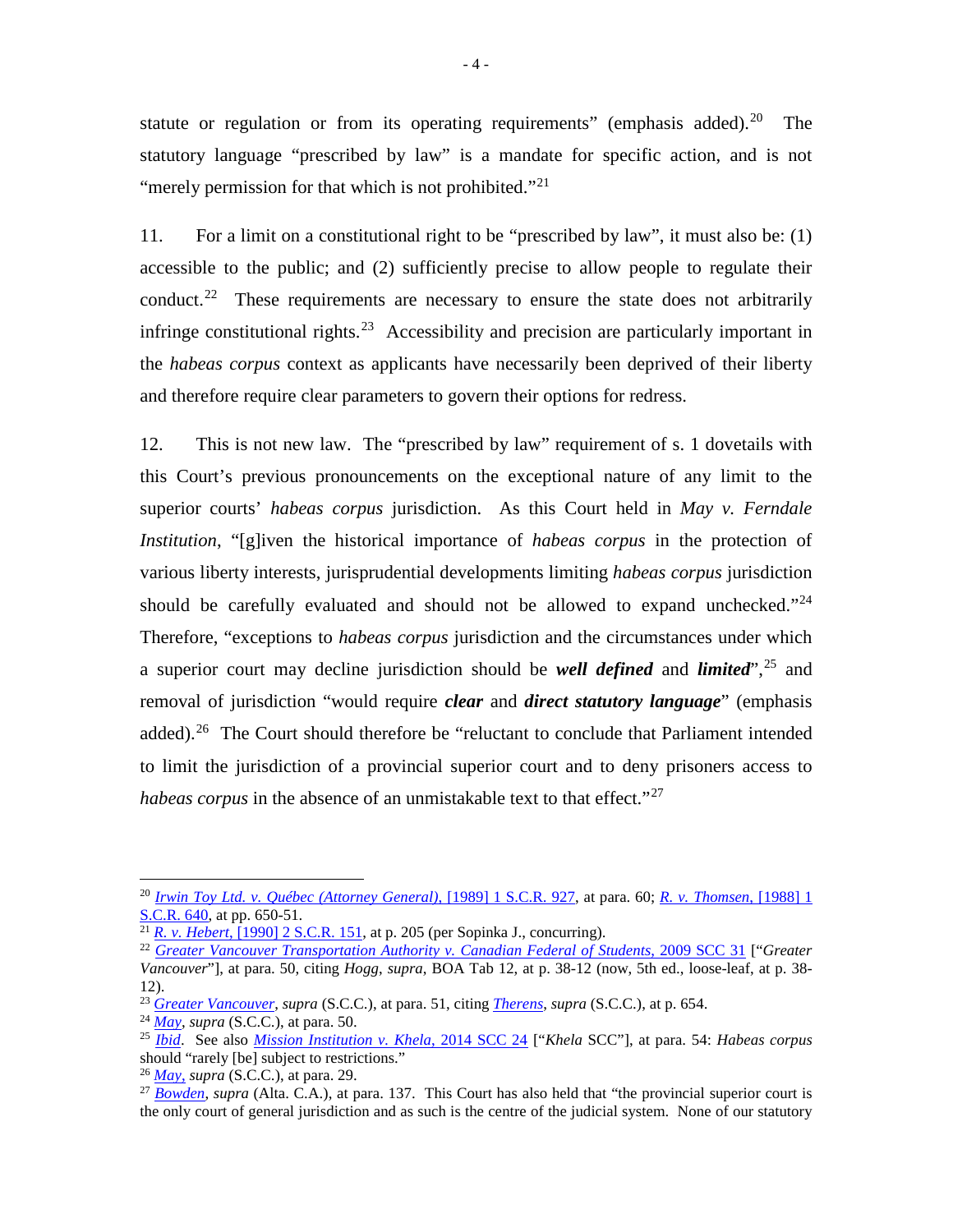13. In *R. v. Miller*, this Court emphasized that "because of its importance as a safeguard of the liberty of the subject *habeas corpus* jurisdiction can only be affected by *express words*" (emphasis added).<sup>28</sup> The Crown had argued in *Miller* that the *Federal Courts Act* had ousted the jurisdiction of the superior courts to hear *habeas* applications challenging inmates' conditions of confinement. In rejecting that argument, this Court held that, because the *Federal Courts Act* conferred *habeas corpus* jurisdiction on the Federal Court to hear applications from members of the armed forces but was silent on other matters, there was "a clear intention on the part of Parliament to leave the jurisdiction by way of *habeas corpus* to review the validity of a detention imposed by federal authority with the provincial superior courts."<sup>29</sup>

## **(iii) The** *IRPA* **Does Not Limit Access to** *Habeas Corpus*

14. Even at common law in the seventeenth century, the writ of *habeas corpus* was available to "alien enemies and spies."<sup>30</sup> If Parliament intended to limit the right to *habeas corpus* of non-citizen detainees under the *IRPA*, Parliament would clearly prescribe that limit by law. Parliament has not done so.<sup>31</sup>

15. In a series of recent decisions, including the decision on appeal, provincial appellate courts have held that the superior courts retain jurisdiction to hear *habeas corpus* applications in immigration matters, particularly as they relate to immigration detention.<sup>32</sup> For the most part these appellate courts, such as the Court of Appeal for

 $\overline{a}$ 

courts has the same core jurisdiction as the superior court and therefore none is as crucial to the rule of law": *MacMillan Bloedel v. Simpson*, [1995] 4 S.C.R. 725, at para. 37.

<sup>28</sup> *Miller*, *supra* (S.C.C.), at para. 14. See also *Mitchell v. The Queen*, [1976] 2 S.C.R. 570, at pp. 577-578 (per Laskin C.J.): "Nothing but express federal legislation directed to such an end would exclude a subject's resort to *habeas corpus*".

<sup>29</sup> *Miller, supra* (S.C.C.), at para. 14.

<sup>30</sup> *Habeas Corpus: From England to Empire*, *supra*, BOA Tab 11, pp. 28-29; *Boumediene v. Bush*, 553 U.S. 723 (2008), BOA Tab 1; T.B. Howell, *A Complete Collection of State Trial*, (London, England: T.C. Hansard, Peterborough-Court,1814), BOA Tab 13, at pp. 80-82.

<sup>31</sup> The United States Supreme Court has also applied this principle. In *Hamdan v. Rumsfeld*, 548 U.S. 557 (U.S. Sup. Crt.), BOA Tab 2, the United States government argued that the *Detainee Treatment Act* ("DTA"), which purported to preclude the federal courts from hearing any *habeas corpus* applications from Guantanamo Bay detainees, applied retroactively. Given the absence of clear statutory language that the government intended the DTA to apply retroactively, the majority of the Court refused to give it retroactive effect.

<sup>32</sup> See, for example, *Chaudhary v. Canada (Minister of Public Safety and Emergency Preparedness)*, 2015 ONCA 700 ["*Chaudhary*"], at paras. 54, 73-74. See also *Ogiamien v. Ontario (Community Safety and Correctional Services)*, 2017 ONCA 839 ["*Ogiamien*"]; *Wang*, *supra* (Ont. C.A.).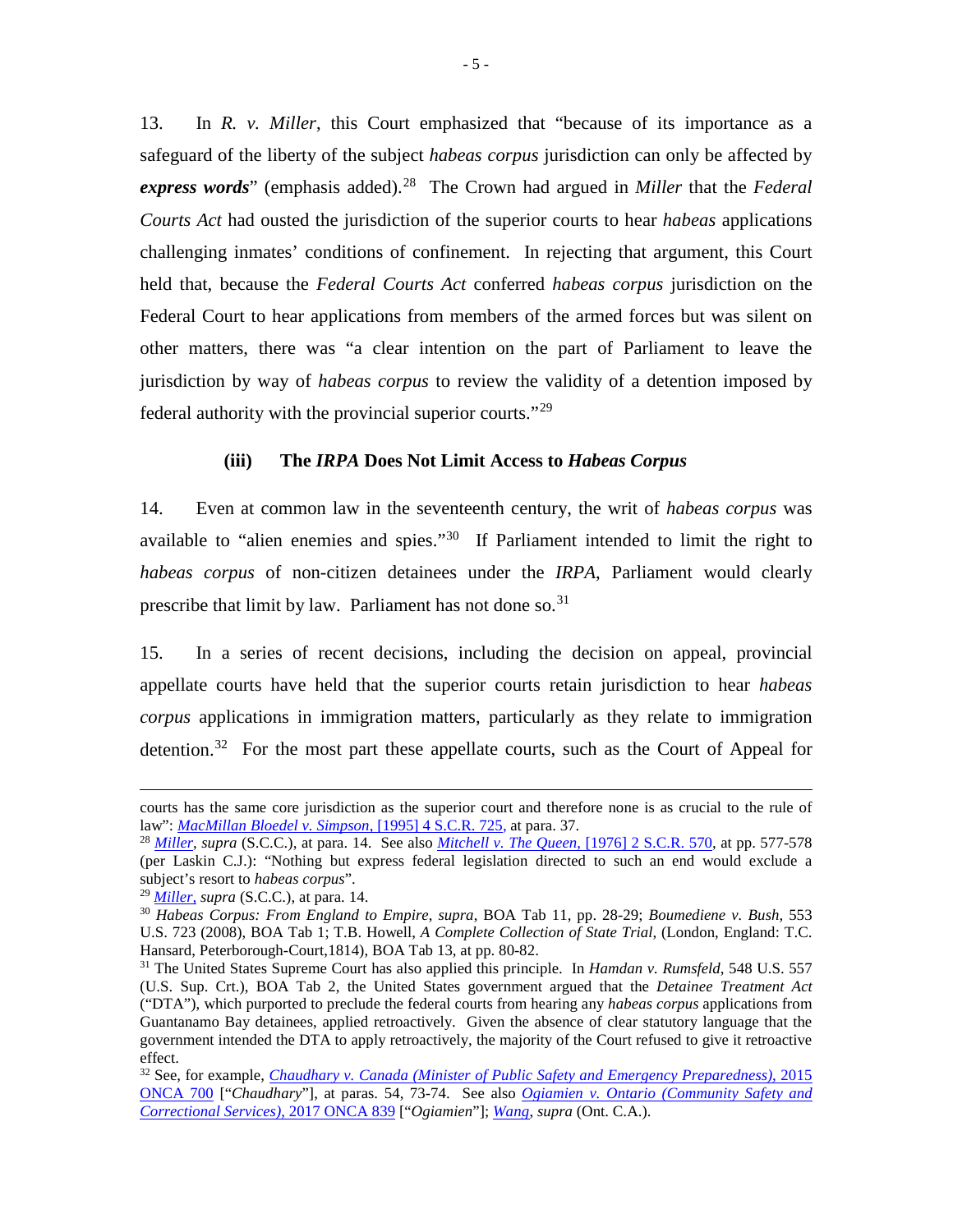Ontario in *Chaudhary v. Canada (Minister of Public Safety & Emergency Preparedness)*, <sup>33</sup> frame these judgments as exceptions to the so-called "*Peiroo* exception."34 Other courts have invoked the *Peiroo* exception as a ground to decline *habeas* jurisdiction in matters involving immigration detainees.<sup>35</sup>

16. Although QPLC submits that the Court of Appeal for Ontario in *Chaudhary* and the Alberta Court of Appeal in *Chhina* reached the correct result, we urge this Court to go further. There is no need to carve out an exception to an exception. Immigration detainees have access to the right of *habeas corpus* in the superior courts because the superior courts have inherent jurisdiction to hear *habeas* applications,<sup>36</sup> and no act or regulation prescribes a limit to immigration detainees' access to that right.<sup>37</sup> Nowhere in the *IRPA* or the *Federal Courts Act* does Parliament purport to limit the superior courts' inherent jurisdiction to hear *habeas corpus* applications. Nor does the *IRPA* regime for appeals and judicial review of immigration matters, including immigration detention, by implication displace the superior courts' jurisdiction to hear *habeas corpus* applications.<sup>38</sup>

<sup>33</sup> *Chaudhary, supra* (Ont. C.A.).

<sup>&</sup>lt;sup>34</sup> *Chaudhary*, *supra* (Ont. C.A.), at para. 73: "[t]here will be situations in which the Federal Court is not an effective and appropriate forum in which to seek the relief claimed. In those rare cases, the Superior Court can properly exercise its jurisdiction." See also *Chhina v. Canada*, 2017 ABCA 248 ["*Chhina*"].

<sup>35</sup> See, for example, *Apaolaza-Sancho v. Director of Établissement de détention de Rivière-des-Prairies*, 2008 QCCA 1542; *Komera v. Canada (Minister of Citizenship and Immigration)*, 1999 ABQB 267; *Kippax v. Attorney General of Canada*, 2014 ONSC 3685. The "*Peiroo* exception" comes from *Peiroo v. Canada (Minister of Employment & Immigration)* (1989), 69 O.R. (2d) 253 (C.A.) ["*Peiroo*"], and provides that a superior court should decline *habeas corpus* jurisdiction in immigration matters where another comprehensive scheme exists that is broad as, or broader than, *habeas corpus* review and no less advantageous.

<sup>36</sup> *Miller, supra* (S.C.C.), at para. 35: "As I have said in connection with the question of jurisdiction [to issue *certiorari* in aid] of *habeas corpus*, these concerns have their origin in the legislative judgment to leave the *habeas corpus* jurisdiction against federal authorities with the provincial superior courts."

<sup>&</sup>lt;sup>37</sup> The logical implication of the foregoing is that *Peiroo*, supra (Ont. C.A.), should not be followed for a number of reasons. First, this Court's purported approval of *Peiroo* in *May*, *supra*, was made in *obiter dictum*. Second, *Peiroo* was decided at a time when immigration courts did not routinely lock people up for lengthy periods of time. See Luke Taylor, "Designated Inhospitality: The Treatment of Asylum Seekers Who Arrive by Boat in Canada and Australia" (2015), 60 McGill L.J. 333, BOA, Tab 10, at pp. 363-364. Third, *Peiroo* was about an immigration *decision* – the applicant sought to challenge a deportation order by way of *habeas corpus*. It was not about the lawfulness of a prolonged or indefinite *detention*. Indeed, in *Peiroo*, the applicant was not in custody at the time of the appeal. See *Peiroo*, *supra* (Ont. C.A.), at para. 6. <sup>38</sup> Section 162(1) of the *IRPA* (Français) provides that each division of the Immigration and Refugee Board (which, under  $s$ .  $2(1)$ , consists of the Refugee Protection Division, Refugee Appeal Division, Immigration Division, and Immigration Appeal Division) has "sole and exclusive jurisdiction to hear and determine all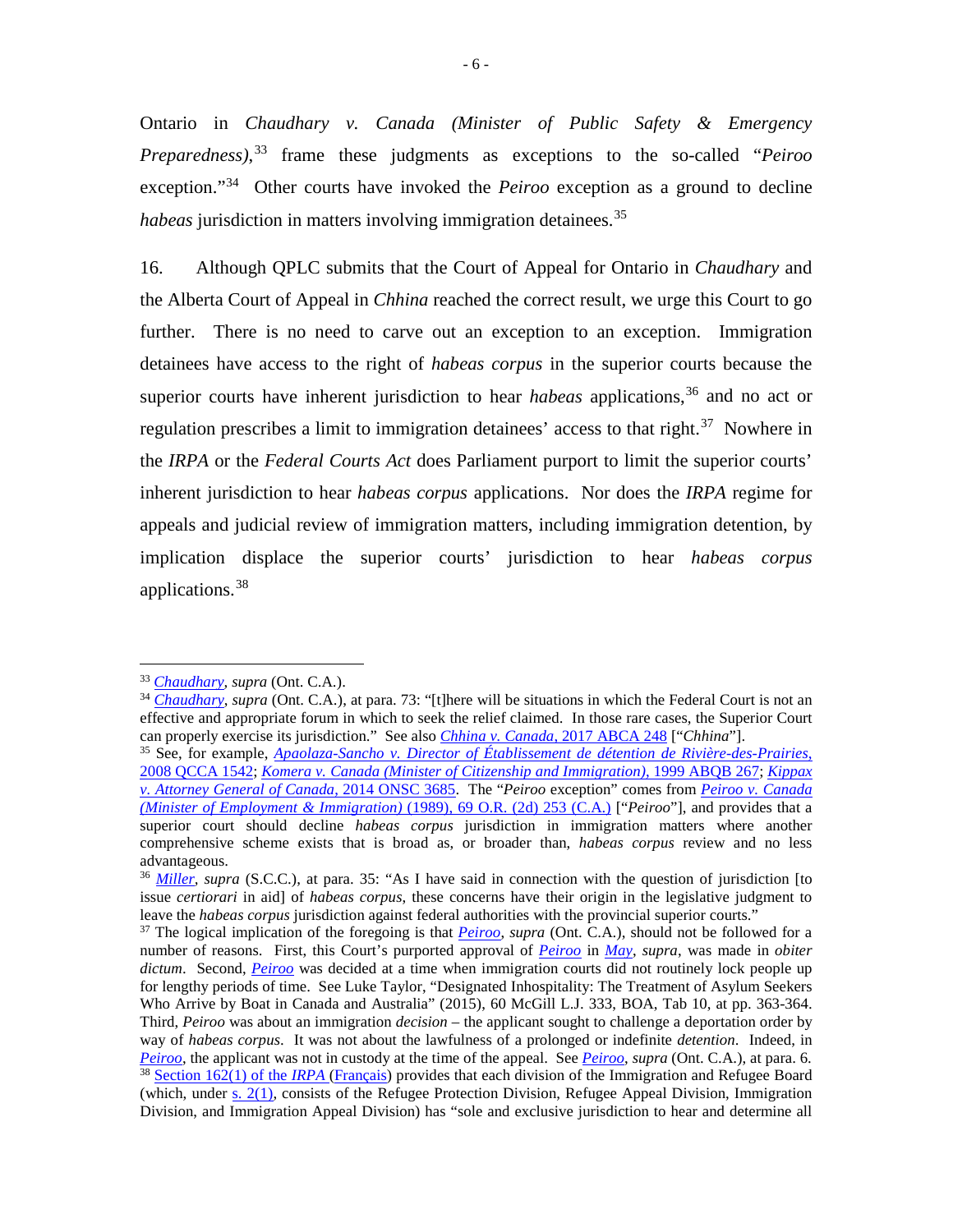17. Parliament and the provincial legislatures know how to limit *habeas corpus* jurisdiction by law. They have done so on occasion, but even then the restriction is narrow.<sup>39</sup> The *Criminal Code*<sup>40</sup> — a seemingly complete code for dealing with the state's process to deprive an individual of his or her liberty — only partially ousts the inherent *habeas* jurisdiction of the superior courts. Indeed, Part XXVI the *Code* expressly contemplates *habeas corpus* applications within or parallel to the criminal process, and carves out only narrow exceptions to *habeas* jurisdiction.<sup>41</sup>

18. As the examples above demonstrate, it is open to Parliament to limit the right of access to *habeas corpus* provided that it can satisfy its persuasive justificatory burden. But absent a clear legislative prescription, a superior court should not decline its inherent *habeas corpus* jurisdiction merely because another, alternative remedy exists or because two or more adjudicative bodies have overlapping jurisdiction.<sup>42</sup> As Wakeling J.A. wrote in *D.G. v. Bowden Institution*, "[j]ust because a state builds a second highway to connect two communities does not support the conclusion that state planners intended commuters to forego travelling on the old familiar route. The opposite is the case. Had the planners intended such a result they would have closed the old road."43 Parliament has not closed the road to *habeas corpus* for immigration detainees. It remains the surest procedural path to secure one's liberty, and as this Court has held in another case involving immigration detention, the right to *habeas corpus* "remains as fundamental to our modern conception of liberty as it was in the days of King John."44

 $\overline{a}$ 

questions of law and fact, including questions of jurisdiction". This language is far from the required "unmistakable text" that ousts jurisdiction from the superior courts.

<sup>39</sup> See, for example, s. 18(2) of the *Federal Courts Act* (Français) (Federal Court has exclusive jurisdiction to hear *habeas corpus* applications from members of Canadian Forces serving outside of Canada); s. 216 of the *Child, Youth and Family Services Act, 2017*, S.O. 2017, c. 14, Sch. 1 (Français) (adoption orders cannot be challenged by *habeas corpus* applications or other prerogative writs); *Liquor Control Act*, R.S.P.E.I. 1988, c. L-14, s. 83(1) (no conviction or order, or warrant for enforcing … or other process shall, upon application by way of judicial review or for *habeas corpus* or upon any appeal, be held insufficient or invalid).

<sup>40</sup> R.S.C., 1985, c. C-46 (Français).

<sup>41</sup> See, for example, *Criminal Code*, s. 776 (no *certiorari* to collaterally attack appeals); s. 784(3) (precludes *habeas corpus* applications on the same grounds as previous applications absent fresh evidence). <sup>42</sup> *May*, *supra* (S.C.C.), at para. 34; *Miller*, *supra* (S.C.C.), at para. 35; *Khela*, *supra* (S.C.C.), at para. 55.

<sup>43</sup> *Bowden*, *supra* (Alta. C.A.), at para. 138 (per Wakeling J.A,). Similarly, in *Wang*, *supra* (Ont. C.A.), at para. 22: "[t]he most common use should neither eclipse nor exclude other possible uses."

<sup>44</sup> *Charkaoui v. Canada (Citizenship and Immigration)*, [2007] 1 S.C.R. 350 ["*Charkaoui*"], at para. 28.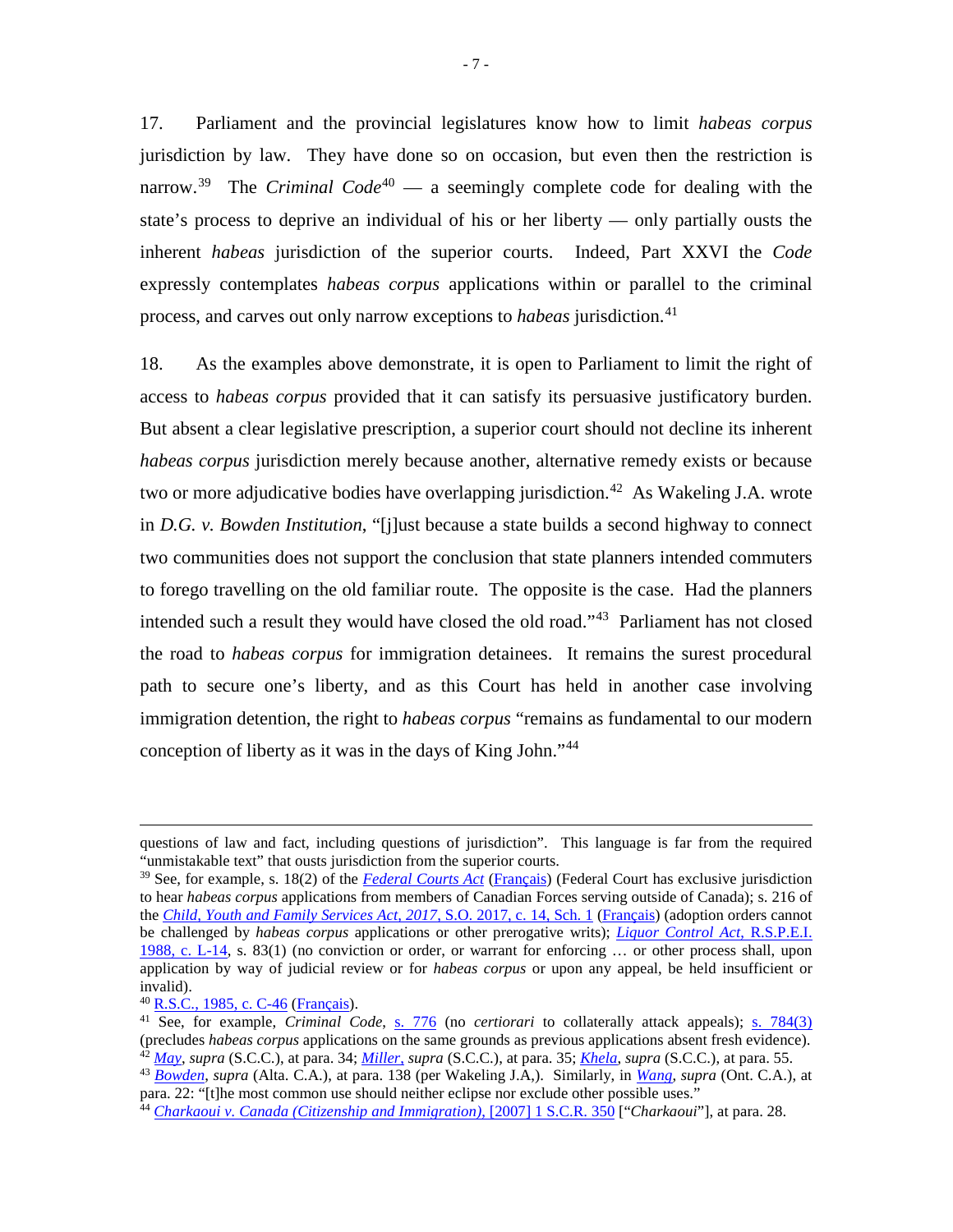### **B. JUDICIAL REVIEW IS NOT EQUALLY EFFICACIOUS OR ADVANTAGEOUS**

19. Even where the legislature prescribes a limit on the superior courts' *habeas* jurisdiction, that limit must also meet the justificatory criteria established under this Court's *Oakes* test.<sup>45</sup> At a minimum, this requires that the alternative review process be equally efficacious and equally advantageous to the detainee.<sup>46</sup> QPLC focuses on one reason why judicial review under the *Federal Courts Act* is necessarily less efficacious and less advantageous than *habeas* review: judicial review under the *Federal Courts Act* is limited to the review of a single administrative decision. $47$ 

20. The Federal Court and Federal Court of Appeal strictly apply the single-review procedure.<sup>48</sup> Such a narrow scope of review undermines the reviewing court's ability to assess the lawfulness of an ongoing detention in the light of its entire history and its predictable trajectory to determine whether it can still be justified.

21. As Morgan J. noted in *Scotland v. Canada (Attorney General)*, once the administrative decision-maker makes the initial decision to detain, the *IRPA* review process can lead to situations where a detainee is caught in "an endless circuit of mistakes, unproven accusations, and technicalities",<sup>49</sup> the result being that "the detention review process becomes a closed circle of self-referential and circuitous logic from which there is no escape."50 Courts have also recognized the potential for mandated detention review to prolong detention, or keep a detainee in indefinite detention,<sup>51</sup> noting that

 <sup>45</sup> *Oakes*, *supra* (S.C.C.).

<sup>46</sup> *May*, *supra* (S.C.C.), at para. 40.

<sup>47</sup> Absent a court order otherwise, s. 302 of the *Federal Courts Rules*, SOR/98-106 (Français) limits an application for judicial review to a single order in respect of which relief is sought.

<sup>48</sup> *Canada (Prime Minister) v. Khadr*, 2009 FCA 246 at para. 36; *Dufour v. Canada (Attorney General)*, 2008 FC 1063, at paras. 24-25; *Escalante v. Canada (Minister of Public Safety and Emergency Preparedness),* 2016 FC 897, at paras. 20-22; *Korn v. Canada (Attorney General)*, 2014 FC 590, at paras. 29-30; *McDougall v. Canada (Attorney General)*, 2011 FC 285, at paras. 39-44; *Williams v. Canada (Attorney General)*, 2010 FC 704, at paras. 16-17.

<sup>49</sup> *Scotland v. Canada (Attorney General)*, 2017 ONSC 4850 ["*Scotland*"], at para. 3. See also *Canada (Citizenship and Immigration) v. B386*, 2011 FC 175 ["*B386*"], at para. 14, where the court commented that a mandated detention review every 30 days may allow the government to obtain a prolonged, if not indefinite, stay of release order(s), which could potentially lead to an unending cycle from which the detainee would never benefit.

<sup>50</sup> *Scotland*, *supra* (Ont. S.C.J.), at paras. 73-74.

<sup>51</sup> *B386*, *supra* (F.C.), at para. 14.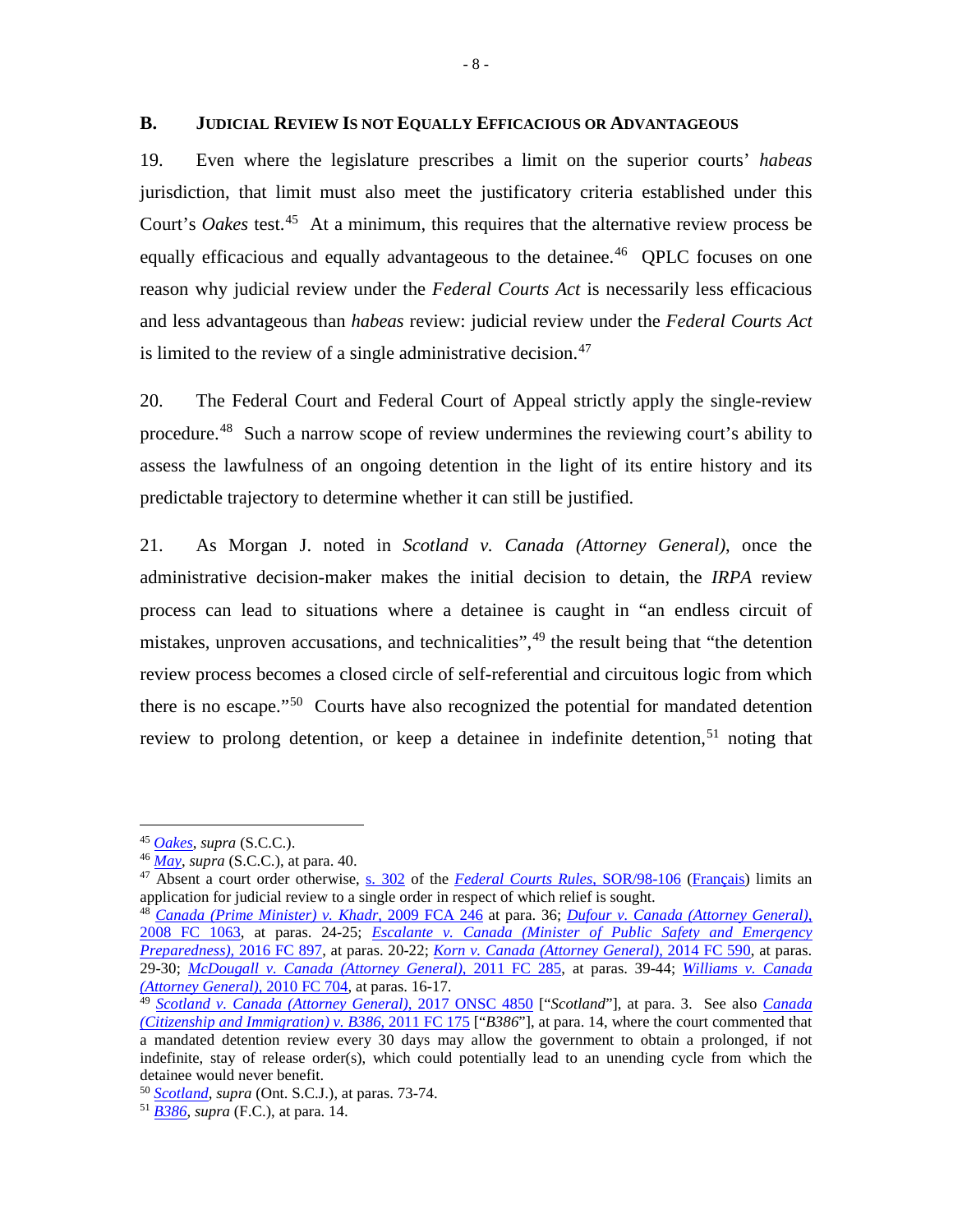detention hearings are often "rough and ready" proceedings<sup>52</sup> of a "revolving" nature.<sup>53</sup>

22. By contrast, *habeas corpus* review is particularly adept at identifying where a form of detention appears, or is likely to become, indefinite, or where a detention is no longer justified in view of its original purpose. This situation arises particularly where the unlawfulness of the detention stems not from a single unreasonable decision but from a cumulative set of administrative decisions made by a series of decision-makers.<sup>54</sup> *Habeas corpus* facilitates an assessment of the "forest", whereas judicial review is limited to an assessment of a single "tree".<sup>55</sup>

23. This is how the writ has operated since at least the sixteenth century — "moving prisoners forward in the proceedings rather than looking backwards to review earlier magisterial decisions."56 The British Columbia Court of Appeal's remarks in *Khela v. Mission Institution (Warden)* are apposite:

Whether there is an 'underlying administrative decision' is quite irrelevant. The question is whether the prisoner's detention is lawful or unlawful. The prisoner ought to be able to rely on any ground, which, if made good, would entitle him to his release. To this he is entitled as of right, as has been clear law for centuries.<sup>57</sup>

24. *Habeas corpus* thus "retains an important constitutional function above and beyond judicial review"; it enables "anyone in detention to have a case brought speedily to court and to seek release as of right whereas the law and procedures of judicial review are in their very essence discretionary."<sup>58</sup>

 <sup>52</sup> *Canada (Minister of Citizenship & Immigration) v. B004*, 2011 FC 331, at para. 18; *Canada (Minister of Citizenship & Immigration) v. X*, 2010 FC 1095, at para. 18; *Canada (Citizenship and Immigration) v. B386*, 2011 FC 140, at para. 9.

<sup>53</sup> *Bruzzese v. Canada (Minister of Public Safety and Emergency Preparedness)*, 2014 FC 230, at para. 2.

<sup>54</sup> In the prison context see, for example, *Steele v. Mountain Institution*, [1990] 2 S.C.R. 1385, at paras. 63, 67; *Bradley v. Canada (Correctional Service)*, 2011 NSSC 503; *Musitano v Canada (Attorney General)*, [2006] O.J. No. 1152 (S.C.J.), at paras. 1, 34-41; *Nguyen v. Mission Institution*, 2012 BCSC 103, at paras. 60-61, 63. See also, in the immigration context, *Scotland, supra* (Ont. S.C.J.); *Chaudhary*, *supra* (Ont. C.A.); *Ogiamien, supra* (Ont. C.A.); *Phillip v Canada (Attorney General)*, 2018 ABQB 167.

<sup>55</sup> See, for example, *Scotland, supra* (Ont. S.C.J.), at para. 76: "At some point, the adjudicator hearing a detention review under the IRPA must step back from the thick foliage of technical enforcement and have [a] look at the trees."

<sup>56</sup> *Habeas Corpus: From England to Empire*, *supra*, BOA Tab 11, at p. 29.

<sup>57</sup> *Khela v. Mission Institution (Warden)*, 2011 BCCA 450 ["*Khela* BCCA"], at para. 77 quoting H.W.R. Wade, "*Habeas Corpus* and Judicial Review", (1997) L.Q.R. 55, BOA Tab 8, at p. 62.

<sup>58</sup> *Khela* BCCA*, supra*, at para. 77, citing Judith Farbey, Professor, now Mr. Justice Sharpe, and Simon Atrill, *The Law of Habeas Corpus*, 3rd ed. (Oxford: Oxford University Press, 2011), BOA Tab 9, at p. 63.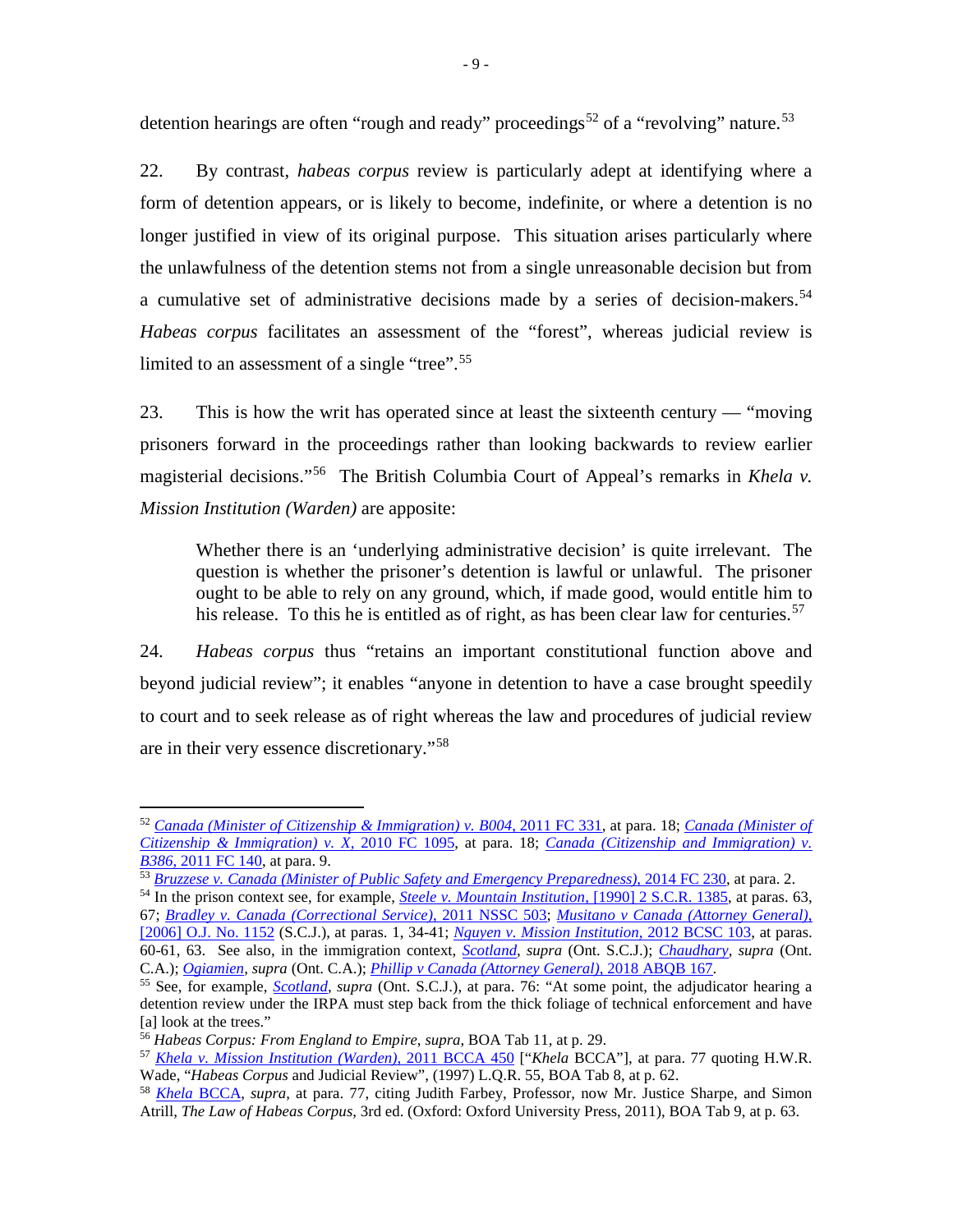25. This Court's decision in *Charkaoui v. Canada (Citizenship and Immigration)*<sup>59</sup> reinforces the ongoing availability and importance of *habeas* review in the immigration detention context. *Charkaoui* was a sweeping constitutional challenge to the security certificate detention regime under the *IRPA*. This Court held that the provision that limited foreign nationals' right to detention review violated the right to *habeas corpus* protected by s. 10(c) of the *Charter*. 60 Moreover, in upholding other sections of the security certificate regime, this Court emphasized that detainees retained the right to bring *Charter* challenges to extended periods of detention, presumably by way of a *habeas* application.<sup>61</sup> Nowhere in *Charkaoui* does this Court suggest that technical rules — or the *"Peiroo* exception" — limits a detainee's access to the superior courts to challenge a detention that has become prolonged or indefinite.

26. The superior courts thus retain an ongoing role in assessing whether a detention has become arbitrary or cruel and unusual in contravention of ss. 9, 7, or 12 of the *Charter*. As it has for centuries, the writ of *habeas corpus* remains the primary means by which a detainee can bring detention-related claims before the court for adjudication. As this Court set out in *May*, a detainee has a presumptive right to choose the forum in which he or she challenges the legality of a decision affecting his or her liberty.<sup>62</sup>

## **PART III – COSTS AND ORDER REQUESTED**

27. QPLC does not seek costs and ask that none be awarded against it. QPLC does not seek any orders.

**ALL OF WHICH IS RESPECTFULLY SUBMITTED, this 31<sup>st</sup> day of October, 2018.** 

**Nader R. Hasan / Lindsay Board / Gillian Moore / Paul Quick** Counsel for the Intervener, Queen's Prison Law Clinic

<sup>59</sup> *Charkaoui*, *supra* (S.C.C).

<sup>60</sup> *Ibid*, at paras. 90-91.

<sup>&</sup>lt;sup>61</sup> *Ibid*, at para. 123: "However, this does not preclude the possibility of a judge concluding at a certain point that a particular detention constitutes cruel and unusual treatment or is inconsistent with the principles of fundamental justice, and therefore infringes the *Charter*".

<sup>62</sup> *May*, *supra* (S.C.C.), at paras. 33, 44.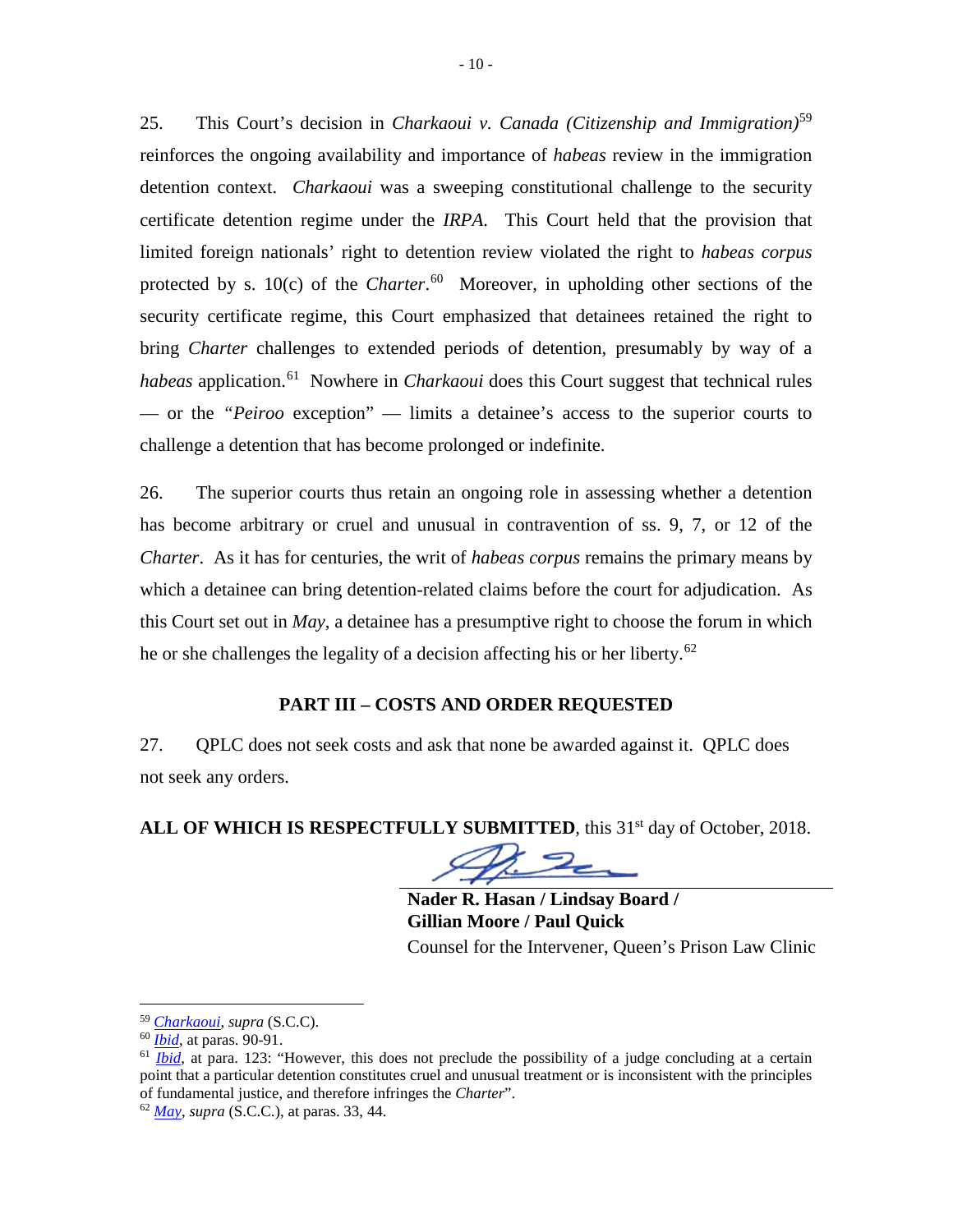# **PART IV – TABLE OF AUTHORITIES**

| <b>CASE LAW</b>                                                                                      | Para(s) in Factum |
|------------------------------------------------------------------------------------------------------|-------------------|
| Apaolaza-Sancho v. Director of Établissement de détention de<br>Rivière-des-Prairies, 2008 QCCA 1542 | 15                |
| Boumediene v. Bush, 553 U.S. 723 (2008)                                                              | 14                |
| <b>Bradley v. Canada, 2011 NSSC 503</b>                                                              | 22                |
| <b>Bruzzese v. Canada (Minister of Public Safety and Emergency</b><br>Preparedness), 2014 FC 230     | 21                |
| Canada (Citizenship and Immigration) v. B386, 2011 FC 140                                            | 21                |
| Canada (Citizenship and Immigration) v. B386, 2011 FC 175                                            | 21                |
| Canada (Minister of Citizenship & Immigration) v. B004, 2011<br><b>FC 331</b>                        | 21                |
| Canada (Minister of Citizenship & Immigration) v. X, 2010 FC<br>1095                                 | 21                |
| Canada (Prime Minister) v. Khadr, 2009 FCA 246                                                       | 20                |
| Cardinal v. Director of Kent Institution, [1985] 2 S.C.R. 643                                        | 7                 |
| Charkaoui v. Canada (Citizenship and Immigration), [2007] 1<br><b>S.C.R. 350</b>                     | 18, 25            |
| Chaudhary v. Canada (Minister of Public Safety and Emergency<br>Preparedness), 2015 ONCA 700         | 15, 22            |
| Chhina v. Canada, 2017 ABCA 248                                                                      | 15                |
| D.G. v. Bowden Institution (Warden), 2016 ABCA 52                                                    | 5, 9, 12, 18      |
| Dufour v. Canada (Attorney General), 2008 FC 1063                                                    | 20                |
| <b>Escalante v. Canada (Minister of Public Safety and Emergency</b><br>Preparedness), 2016 FC 897    | 20                |
| <b>Greater Vancouver Transportation Authority v. Canadian</b><br>Federal of Students, 2009 SCC 31    | 11                |
| Hamdan v. Rumsfeld, 548 U.S. 557                                                                     | 14                |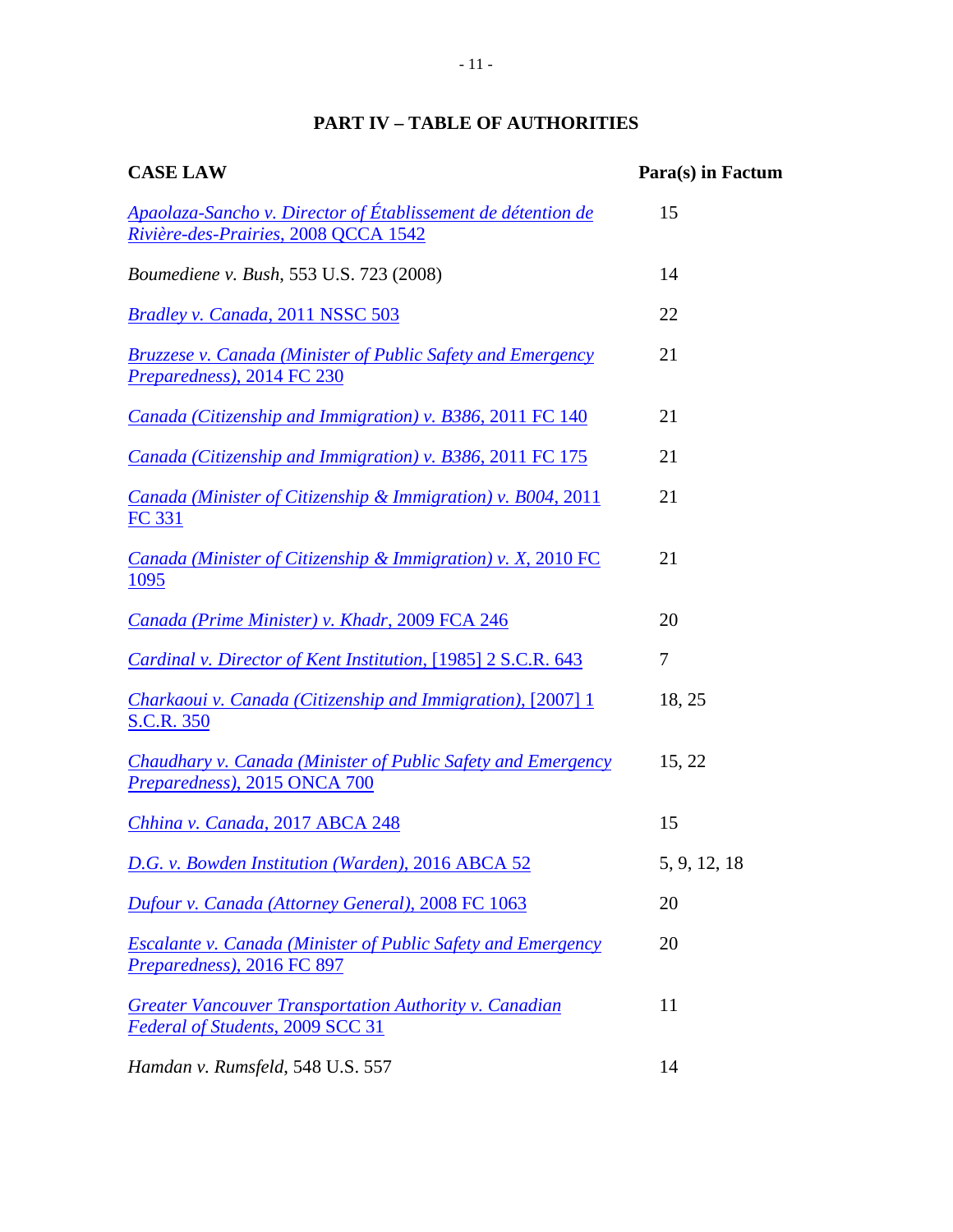| <b>CASE LAW</b>                                                                                 | Para(s) in Factum           |
|-------------------------------------------------------------------------------------------------|-----------------------------|
| Irwin Toy Ltd. v. Québec (Attorney General), [1989] 1 S.C.R.<br>927                             | 10                          |
| Jones v. Cunningham, 371 U.S. 236 (1962)                                                        | 7                           |
| Khela v. Mission Institution (Warden), 2011 BCCA 450                                            | 23, 24                      |
| Kippax v. Attorney General of Canada, 2014 ONSC 3685                                            | 15                          |
| <u>Komera v. Canada (Minister of Citizenship and Immigration),</u><br>1999 ABQB 267             | 15                          |
| Korn v. Canada (Attorney General), 2014 FC 590                                                  | 20                          |
| MacMillan Bloedel v. Simpson, [1995] 4 S.C.R. 725                                               | 12                          |
| May v. Ferndale Institution, 2005 SCC 82                                                        | 4, 5, 7, 12, 16, 18, 19, 26 |
| McDougall v. Canada (Attorney General), 2011 FC 285                                             | 20                          |
| Mission Institution v. Khela, 2014 SCC 24                                                       | 12, 18                      |
| Mitchell v. The Queen, [1976] 2 S.C.R. 570                                                      | 13                          |
| Morin v. National Special Handling Unit Review Committee,<br>$[1985]$ 2 S.C.R. 662              | 7                           |
| Musitano v Canada (Attorney General), [2006] O.J. No. 1152<br>(S.C.J.)                          | 22                          |
| Nguyen v. Mission Institution, 2012 BCSC 103                                                    | 22                          |
| Ogiamien v. Ontario (Community Safety and Correctional<br><b>Services</b> ), 2017 ONCA 839      | 15, 22                      |
| Peiroo v. Canada (Minister of Employment & Immigration)<br>$(1989)$ , 69 O.R. $(2d)$ 253 (C.A.) | 15, 16                      |
| Phillip v Canada (Attorney General), 2018 ABQB 167                                              | 22                          |
| R. v. Gamble, [1988] 2 S.C.R. 595                                                               | 7                           |
| R. v. Goldhar, [1960] S.C.R. 431                                                                | 5                           |
| R. v. Hebert, [1990] 2 S.C.R. 151                                                               | 10                          |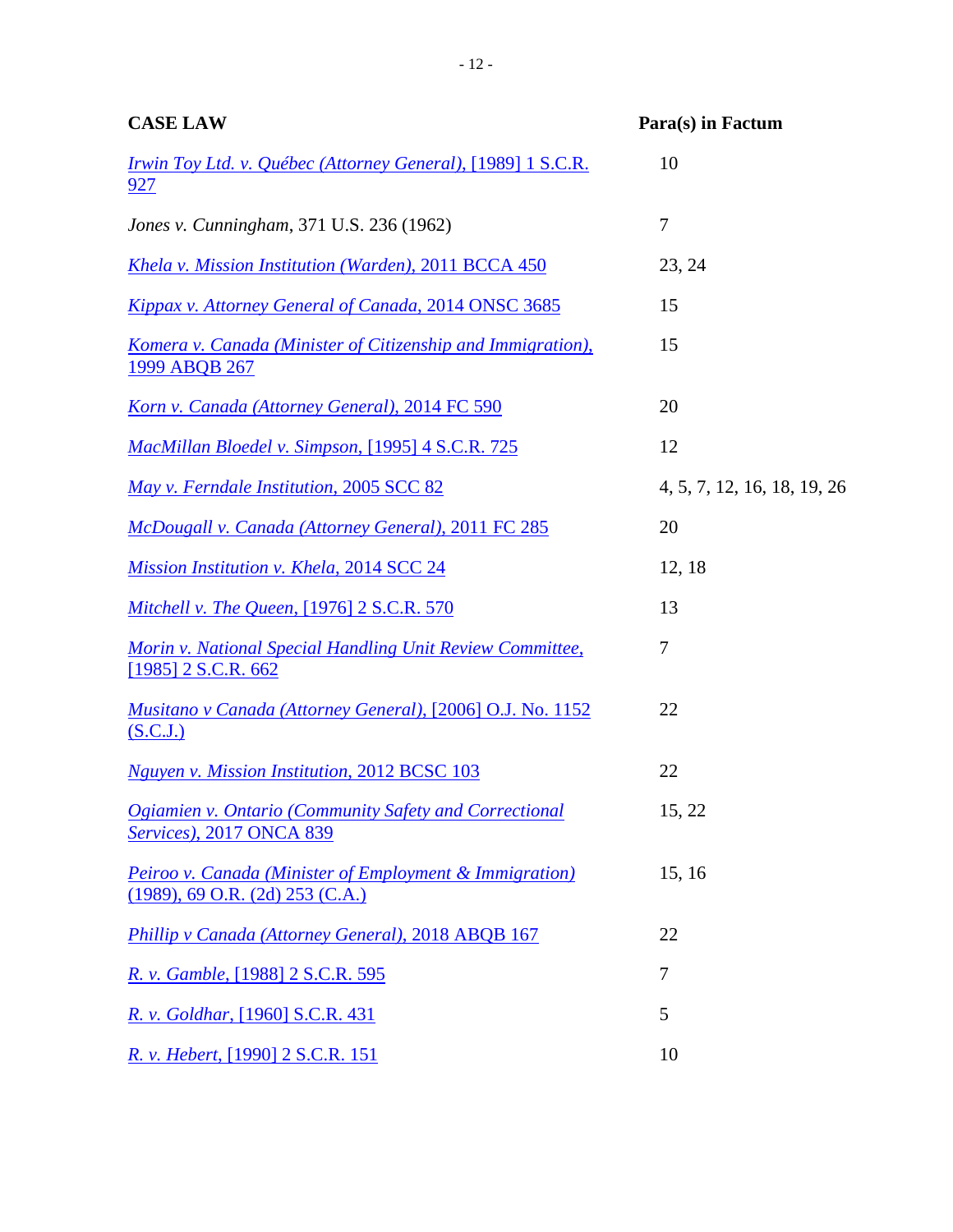| <b>CASE LAW</b>                                                           | Para(s) in Factum |
|---------------------------------------------------------------------------|-------------------|
| <u>R. v. Miller, [1985] 2 S.C.R. 613</u>                                  | 7, 13, 16, 18     |
| R. v. Oakes, [1986] 1 S.C.R. 103                                          | 4, 19             |
| <u>R. v. Therens, [1985] 1 S.C.R. 613</u>                                 | 10, 11            |
| R. v. Thomsen, [1988] 1 S.C.R. 640                                        | 10                |
| Scotland v. Canada (Attorney General), 2017 ONSC 4850                     | 21, 22            |
| Secretary of State for Home Affairs v. O'Brien, [1923] A.C. 603<br>(H.L.) | 5                 |
| St-Amand v. Canada (Attorney General) (2000), 147 C.C.C. (3d)<br>48       | 5                 |
| St-Amand v. Canada (Attorney General), [2000] C.S.C.R. No.<br>558         | 5                 |
| Steele v. Mountain Institution, [1990] 2 S.C.R. 1385                      | 22                |
| Wang v. Canada, 2018 ONCA 798                                             | 7, 15, 18         |
| Williams v. Canada (Attorney General), 2010 FC 704                        | 20                |
| <b>SECONDARY SOURCES</b>                                                  |                   |

## D.A Cameron Harvey, *The Law of Habeas Corpus in Canada* (Toronto: Butterworths, 1974) 6 David Phillip Jones, Q.C. and Ann S. de Villars, Q.C., *Principles of Administrative Law*, 5d ed. (Scarborough: Carswell, 2009) 5 H.W.R. Wade, "*Habeas Corpus and Judicial Review"*, (1997) L.Q.R. 55 23 Luke Taylor, "Designated Inhospitality: The Treatment of Asylum Seekers Who Arrive by Boat in Canada and Australia" (2015), 60 McGill L.J. 333 16 Judith Farbey, Professor, now Mr. Justice Sharpe, and Simon Atrill, *The Law of Habeas Corpus*, 3rd ed. (Oxford: Oxford University Press, 2011) 24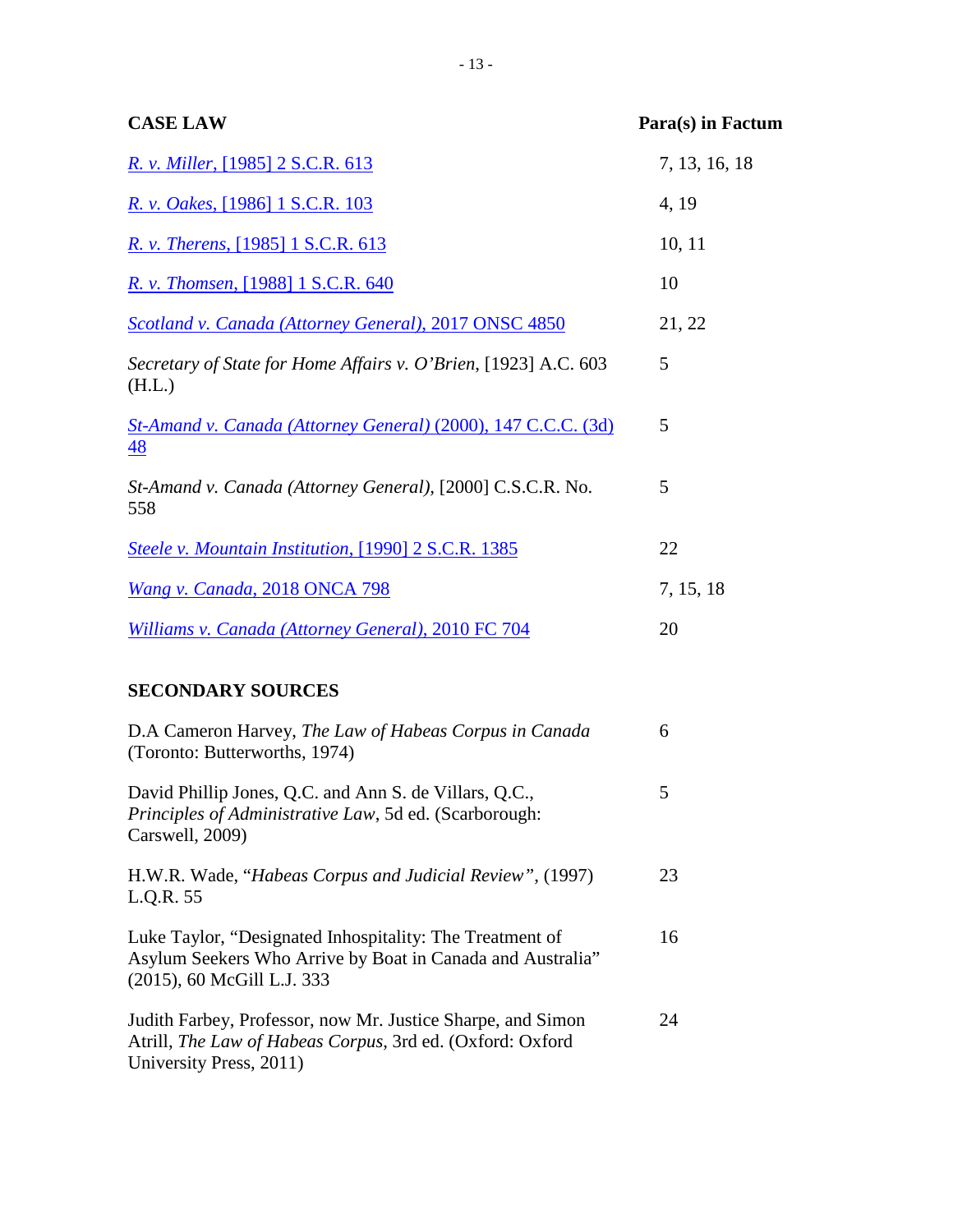# **SECONDARY SOURCES**

| Paul D. Halliday, <i>Habeas Corpus: From England to Empire</i><br>(Cambridge, MA: Harvard University Press, 2010) | 5, 6, 14, 23 |
|-------------------------------------------------------------------------------------------------------------------|--------------|
| Peter Hogg, <i>Constitutional Law of Canada</i> , 5th ed., loose-leaf<br>(Toronto: Carswell, 2016)                | 9, 11        |
| T.B. Howell, A Complete Collection of State Trial, (London,<br>England: T.C. Hansard, Peterborough-Court, 1814)   | 14           |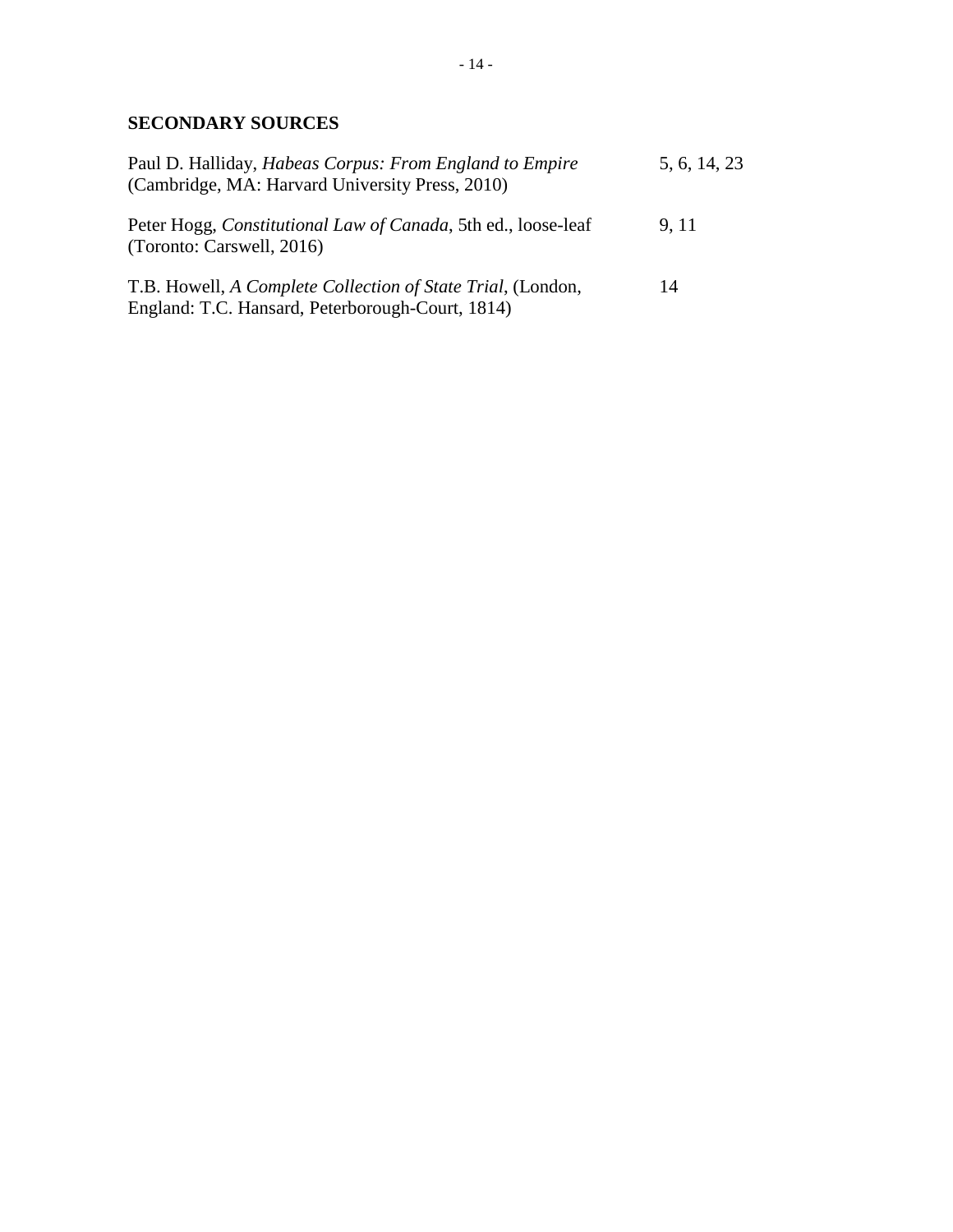## **PART V – LEGISLATION**

## *Canadian Charter of Rights and Freedoms***, Part I of the Constitution Act, 1982, being Schedule B to the Canada Act 1982 (U.K.), 1982, c 11**

## GUARANTEE OF RIGHTS AND FREEDOMS

### *Rights and freedoms in Canada*

**1.** The Canadian Charter of Rights and Freedoms guarantees the rights and freedoms set out in it subject only to such reasonable limits prescribed by law as can be demonstrably justified in a free and democratic society.

## LEGAL RIGHTS

### *Life, liberty and security of person*

**7.** Everyone has the right to life, liberty and security of the person and the right not to be deprived thereof except in accordance with the principles of fundamental justice.

#### *Detention or imprisonment*

**9.** Everyone has the right not to be arbitrarily detained or imprisoned.

#### *Arrest or detention*

**10.** Everyone has the right on arrest or detention

(a) to be informed promptly of the reasons therefor;

(b) to retain and instruct counsel without delay and to be informed of that right; and

(c) to have the validity of the detention determined by way of *habeas corpus* and to be released if the detention is not lawful.

### *Treatment or punishment*

**12.** Everyone has the right not to be subjected to any cruel and unusual treatment or punishment.

## GARANTIE DES DROITS ET LIBERTÉS

### *Droits et libertés au Canada*

**1**. La Charte canadienne des droits et libertés garantit les droits et libertés qui y sont énoncés. Ils ne peuvent être restreints que par une règle de droit, dans des limites qui soient raisonnables et dont justification puisse se démontrer dans le cadre d'une société libre et démocratique.

## GARANTIES JURIDIQUES

#### *Vie, liberté et sécurité*

**7.** Chacun a droit à la vie, à la liberté et à la sécurité de sa personne; il ne peut être porté atteinte à ce droit qu'en conformité avec les principes de justice fondamentale.

#### *Détention ou emprisonnement*

**9.** Chacun a droit à la protection contre la détention ou l'emprisonnement arbitraries.

#### *Arrestation ou détention*

**10.** Chacun a le droit, en cas d'arrestation ou de détention :

(a) d'être informé dans les plus brefs délais des motifs de son arrestation ou de sa détention;

(b) d'avoir recours sans délai à l'assistance d'un avocat et d'être informé de ce droit;

(c) de faire contrôler, par *habeas corpus*, la légalité de sa détention et d'obtenir, le cas échéant, sa libération.

#### *Cruauté*

**12.** Chacun a droit à la protection contre tous traitements ou peines cruels et inusités.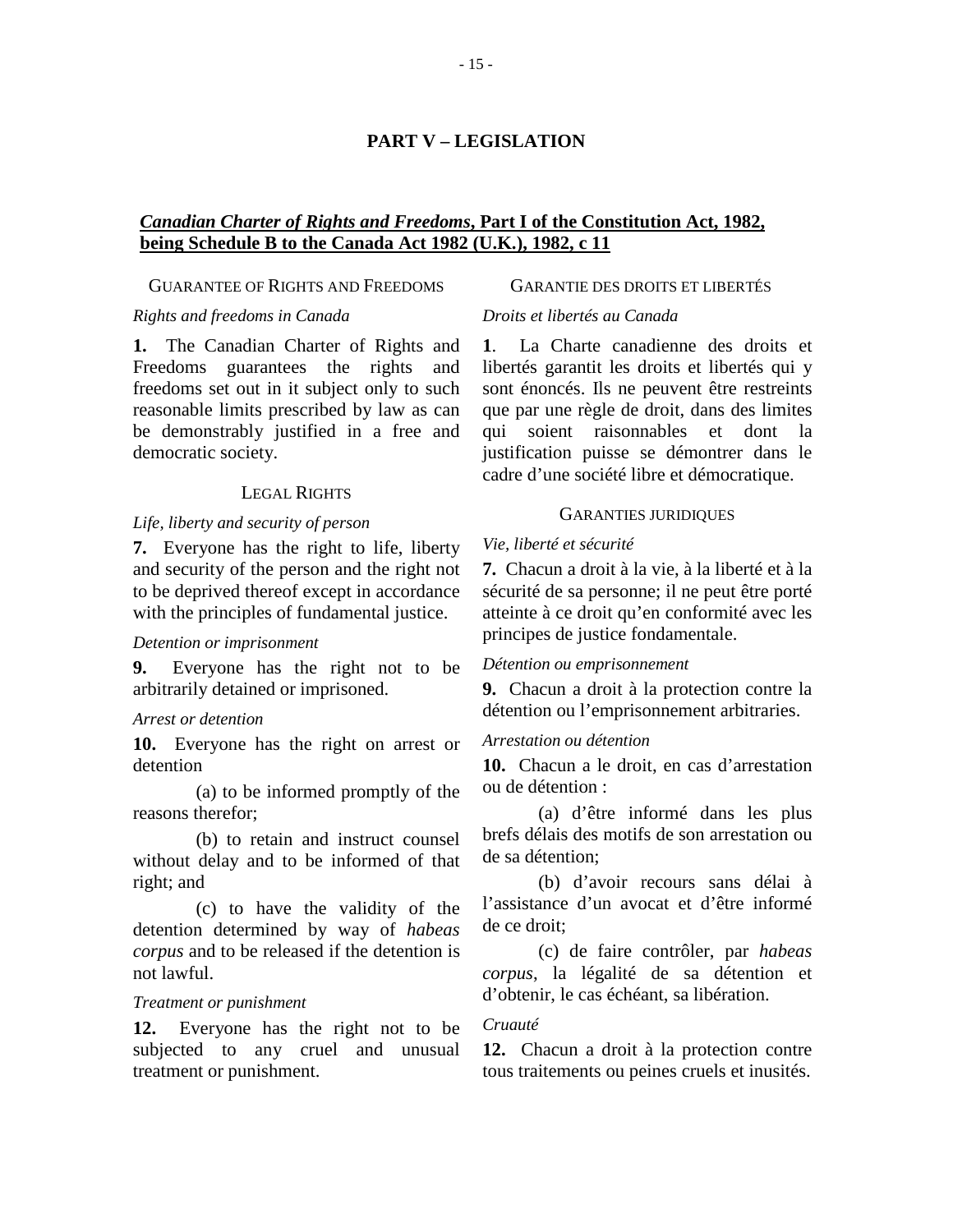#### EFFECT OF ADOPTION ORDER

#### *Order final*

**216** (1) An adoption order under section 199 is final and irrevocable, subject only to section 215 (appeals), and shall not be questioned or reviewed in any court by way of injunction, declaratory judgment, *certiorari*, *mandamus*, prohibition, *habeas corpus* or application for judicial review.

# *Validity of adoption order not affected by openness order or agreement*

(2) Compliance or non-compliance with the terms of an openness order or openness agreement relating to a child does not affect the validity of an order made under section 199 for the adoption of the child.

#### EFFET DE L'ORDONNANCE D'ADOPTION

#### *Ordonnance définitive*

**216** (1) Une ordonnance d'adoption rendue en vertu de l'article 199 est définitive et irrévocable, sous réserve seulement de l'article 215 (appels). Elle ne doit pas être contestée ni révisée par un tribunal au moyen d'une injonction, d'un jugement déclaratoire, d'un bref de *certiorari*, de *mandamus*, de prohibition ou *d'habeas corpus*, ou d'une requête en révision judiciaire.

## *Validité de l'ordonnance d'adoption : ordonnance ou accord de communication*

(2) La conformité ou la non-conformité aux conditions d'une ordonnance de communication ou d'un accord de communication visant un enfant n'a pas pour effet d'invalider une ordonnance d'adoption de l'enfant rendue en vertu de l'article 199.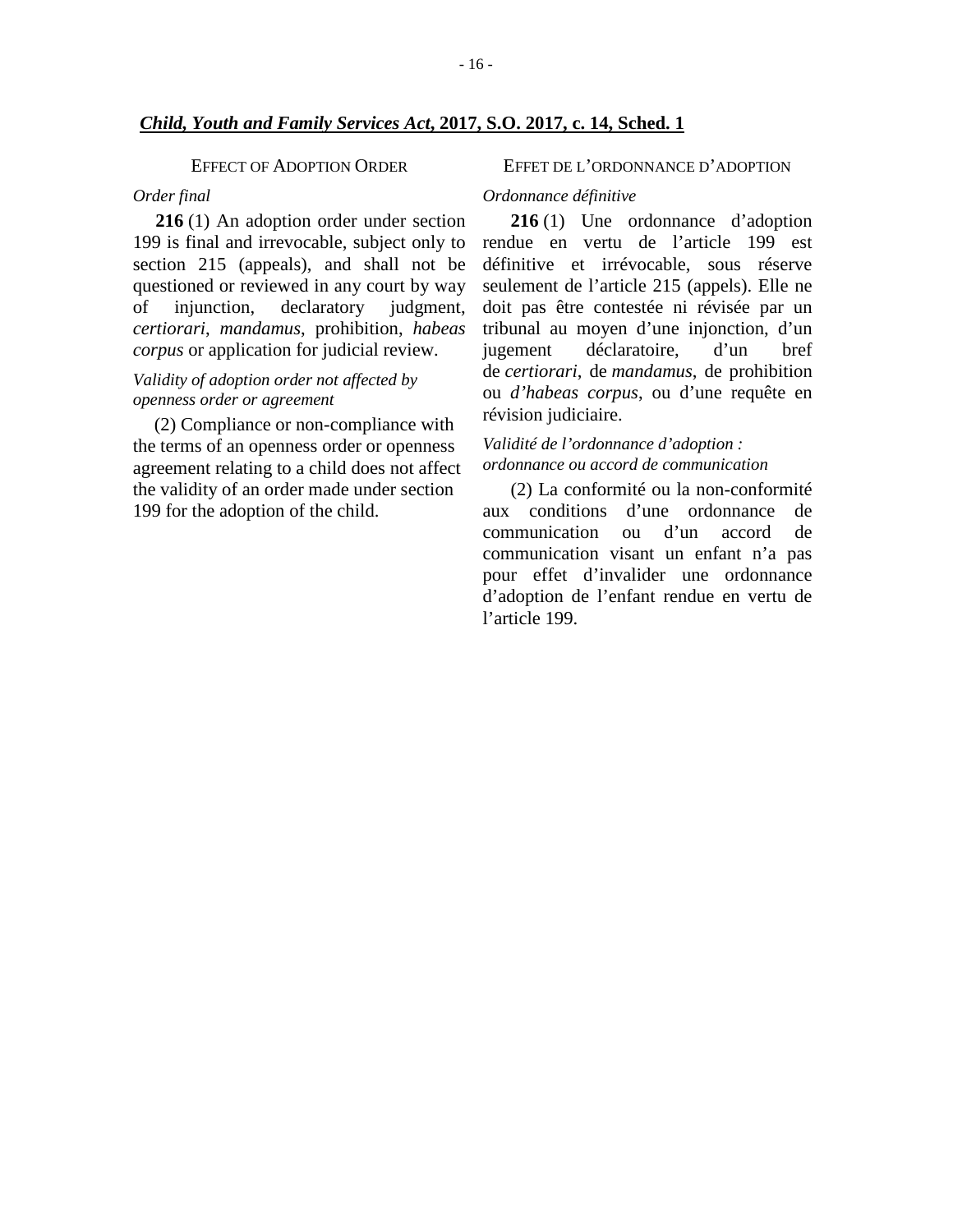#### *Constitution Act,* **186730 & 31 Victoria, c. 3 (U.K.)**

An Act for the Union of Canada, Nova Scotia, and New Brunswick, and the Government thereof; and for Purposes connected therewith

(*29th March 1867*)

Whereas the Provinces of Canada, Nova Scotia, and New Brunswick have expressed their Desire to be federally united into One Dominion under the Crown of the United Kingdom of Great Britain and Ireland, with a Constitution similar in Principle to that of the United Kingdom:

And whereas such a Union would conduce to the Welfare of the Provinces and promote the Interests of the British Empire:

And whereas on the Establishment of the Union by Authority of Parliament it is expedient, not only that the Constitution of the Legislative Authority in the Dominion be provided for, but also that the Nature of the Executive Government therein be declared:

And whereas it is expedient that Provision be made for the eventual Admission into the Union of other Parts of British North America

Loi concernant l'Union et le gouvernement du Canada, de la Nouvelle-Écosse et du Nouveau-Brunswick, ainsi que les objets qui s'y rattachent

(*29 mars 1867*)

Considérant que les provinces du Canada, de la Nouvelle-Écosse et du Nouveau-Brunswick ont exprimé le désir de contracter une Union Fédérale pour ne former qu'une seule et même Puissance (*Dominion*) sous la couronne du Royaume-Uni de la Grande-Bretagne et d'Irlande, avec une constitution reposant sur les mêmes principes que celle du Royaume-Uni :

Considérant de plus qu'une telle union aurait l'effet de développer la prospérité des provinces et de favoriser les intérêts de l'Empire Britannique :

Considérant de plus qu'il est opportun, concurremment avec l'établissement de l'union par autorité du parlement, non seulement de décréter la constitution du pouvoir législatif de la Puissance, mais aussi de définir la nature de son gouvernement exécutif :

Considérant de plus qu'il est nécessaire de pourvoir à l'admission éventuelle d'autres parties de l'Amérique du Nord britannique dans l'union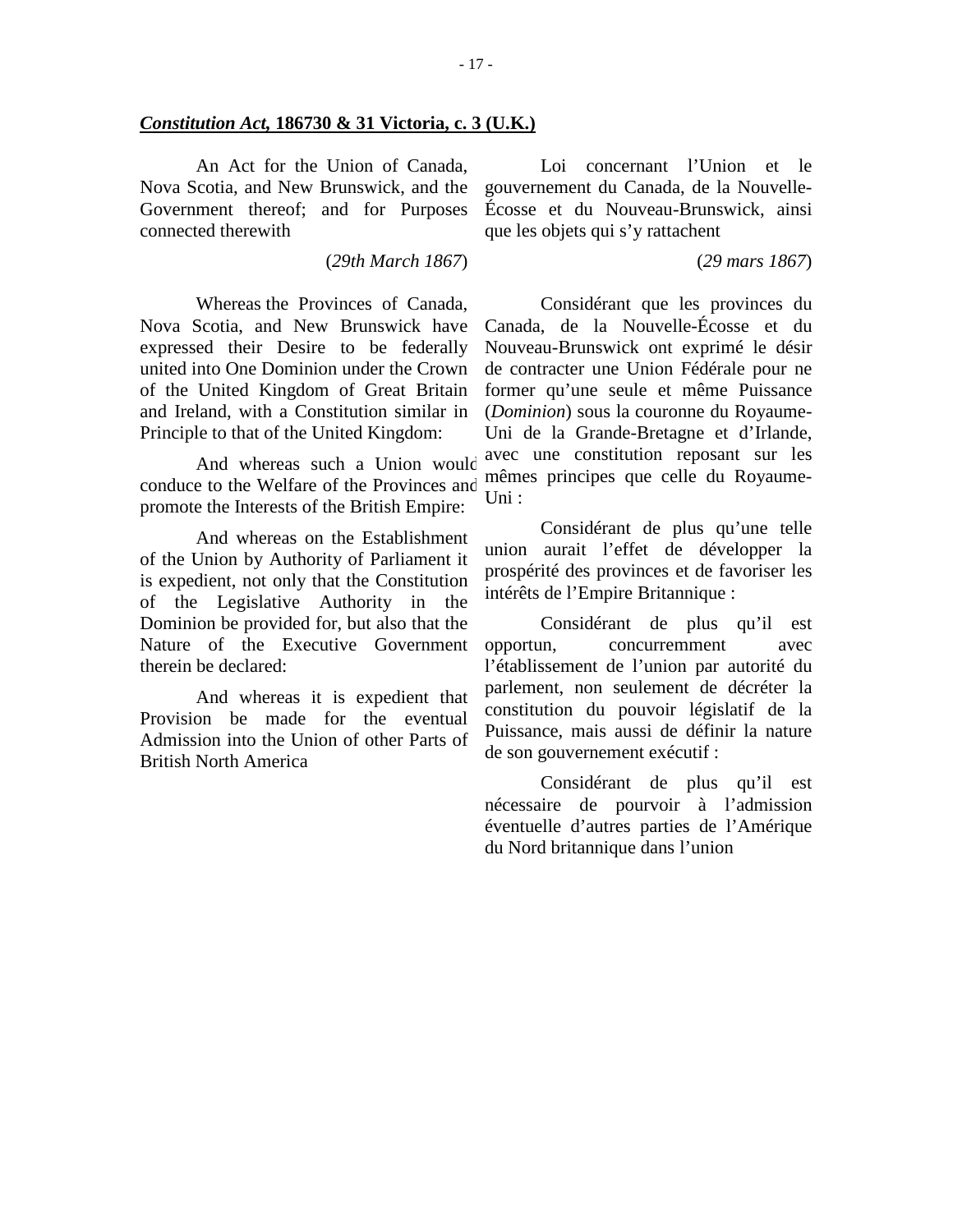#### *Criminal Code* **(R.S.C., 1985, c. C-46)**

#### EXTRAORDINARY REMEDIES

#### *Where conviction or order not reviewable*

**776** No conviction or order shall be removed by *certiorari*

(a) where an appeal was taken, whether or not the appeal has been carried to a conclusion; or

(b) where the defendant appeared and pleaded and the merits were tried, and an appeal might have been taken, but the defendant did not appeal.

R.S., c. C-34, s. 710.

#### *Appeal in mandamus, etc.*

**784** (1) An appeal lies to the court of appeal from a decision granting or refusing the relief sought in proceedings by way of *mandamus*, *certiorari* or prohibition.

#### *Application of Part XXI*

(2) Except as provided in this section, Part XXI applies, with such modifications as the circumstances require, to appeals under this section.

#### *Refusal of application, and appeal*

(3) Where an application for a writ of *habeas corpus ad subjiciendum* is refused by a judge of a court having jurisdiction therein, no application may again be made on the same grounds, whether to the same or to another court or judge, unless fresh evidence is adduced, but an appeal from that refusal shall lie to the court of appeal, and where on the appeal the application is refused a further appeal shall lie to the Supreme Court of Canada, with leave of that Court.

#### *Where writ granted*

(4) Where a writ of *habeas corpus ad subjiciendum* is granted by any judge, no appeal therefrom shall lie at the instance of any party including the Attorney General of the province concerned or the Attorney

#### RECOURS EXTRAORDINAIRES

*Lorsque la condamnation ou l'ordonnance ne peut faire l'objet d'un nouvel examen* 

**776** Aucune condamnation ou ordonnance ne peut être écartée par *certiorari* dans les cas suivants :

(a) un appel a été interjeté, que l'appel ait été ou non poursuivi jusqu'à sa conclusion;

(b) le défendeur a comparu et plaidé, l'affaire a été jugée au fond et un appel aurait pu être interjeté, mais le défendeur ne l'a pas interjeté.

S.R., ch. C-34, art. 710.

#### *Appel concernant un mandamus, etc.*

**784** (1) Appel peut être interjeté à la cour d'appel contre une décision qui accorde ou refuse le secours demandé dans des procédures par voie de *mandamus*, de *certiorari* ou de prohibition.

#### *Application de la partie XXI*

(2) Sauf disposition contraire du présent article, la partie XXI s'applique, compte tenu des adaptations de circonstance, aux appels interjetés sous le régime du présent article.

#### *Rejet de la demande et appel*

(3) Lorsqu'une demande de bref *d*'*habeas corpus ad subjiciendum* est refusée par un juge d'un tribunal compétent, aucune demande ne peut être présentée de nouveau pour les mêmes motifs, soit au même tribunal ou au même juge, soit à tout autre tribunal ou juge, à moins qu'une preuve nouvelle ne soit fournie, mais il y a appel de ce refus à la cour d'appel et, si lors de cet appel la demande est refusée, un nouvel appel peut être interjeté à la Cour suprême du Canada, si celle-ci l'autorise.

*Si le bref est émis*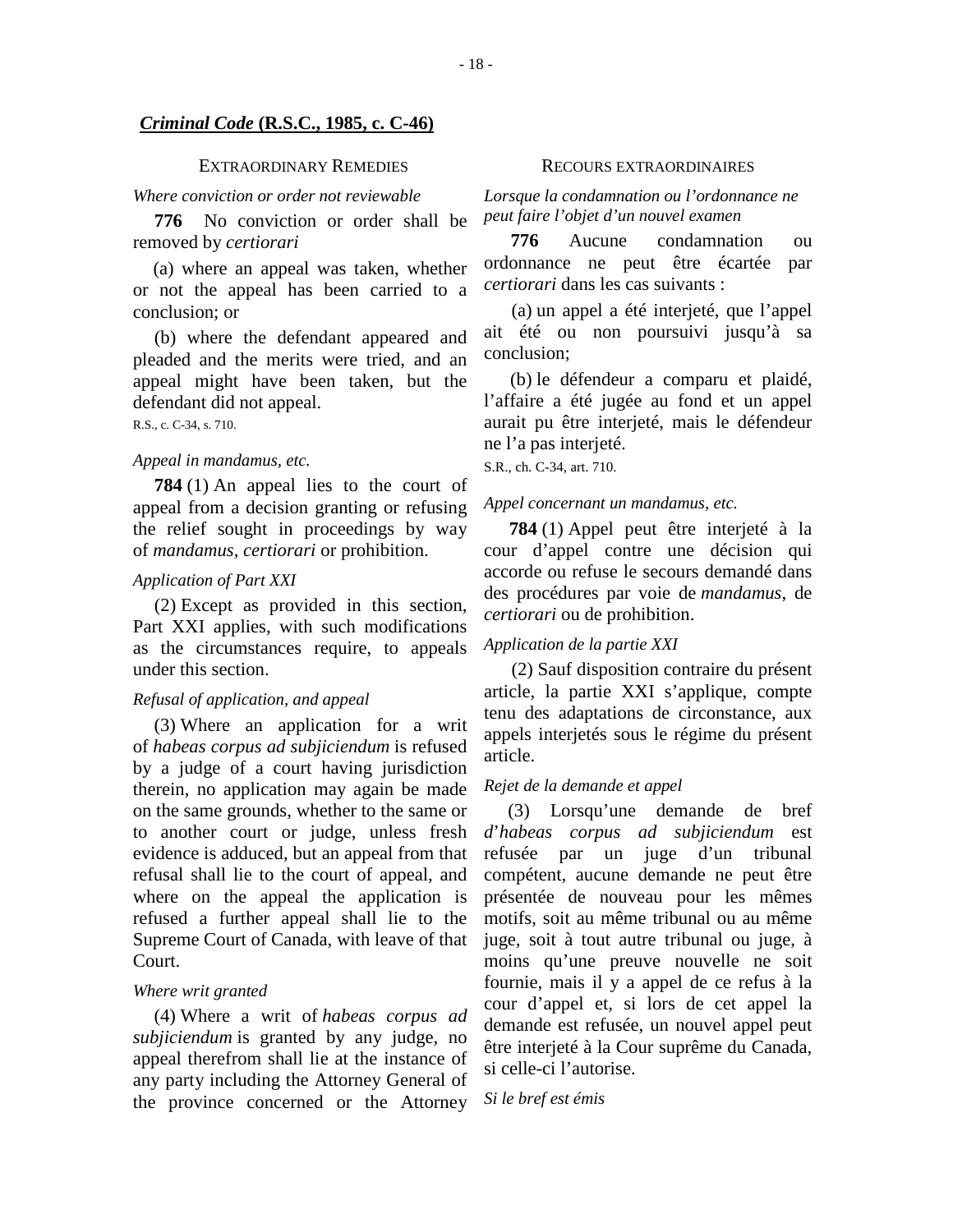#### General of Canada.

## *Appeal from judgment on return of writ*

(5) Where a judgment is issued on the return of a writ of *habeas corpus ad subjiciendum*, an appeal therefrom lies to the court of appeal, and from a judgment of the court of appeal to the Supreme Court of Canada, with the leave of that Court, at the instance of the applicant or the Attorney General of the province concerned or the Attorney General of Canada, but not at the instance of any other party.

#### *Hearing of appeal*

(6) An appeal in *habeas corpus* matters shall be heard by the court to which the appeal is directed at an early date, whether in or out of the prescribed sessions of the court.

R.S., 1985, c. C-46, s. 784; 1997, c. 18, s. 109.

(4) Lorsqu'un bref *d*'*habeas corpus ad subjiciendum* est émis par un juge, aucun appel de cette décision ne peut être interjeté à l'instance d'une partie quelconque, y compris le procureur général de la province en cause ou le procureur général du Canada.

## *Appel d'un jugement lors du rapport du bref*

(5) Lorsqu'un jugement est délivré au moment du rapport d'un bref *d*'*habeas corpus ad subjiciendum*, il peut en être interjeté appel à la cour d'appel et il y a appel d'un jugement de ce tribunal à la Cour suprême du Canada, si celle-ci l'autorise, à l'instance du demandeur ou du procureur général de la province en cause ou du procureur général du Canada, mais non à l'instance de quelque autre partie.

#### *Audition d'un appel*

(6) Un appel en matière *d*'*habeas corpus* est entendu par le tribunal auquel il est adressé à une date rapprochée, que ce soit pendant les sessions prescrites du tribunal ou en dehors de cette période.

L.R. (1985), ch. C-46, art. 784; 1997, ch. 18, art. 109.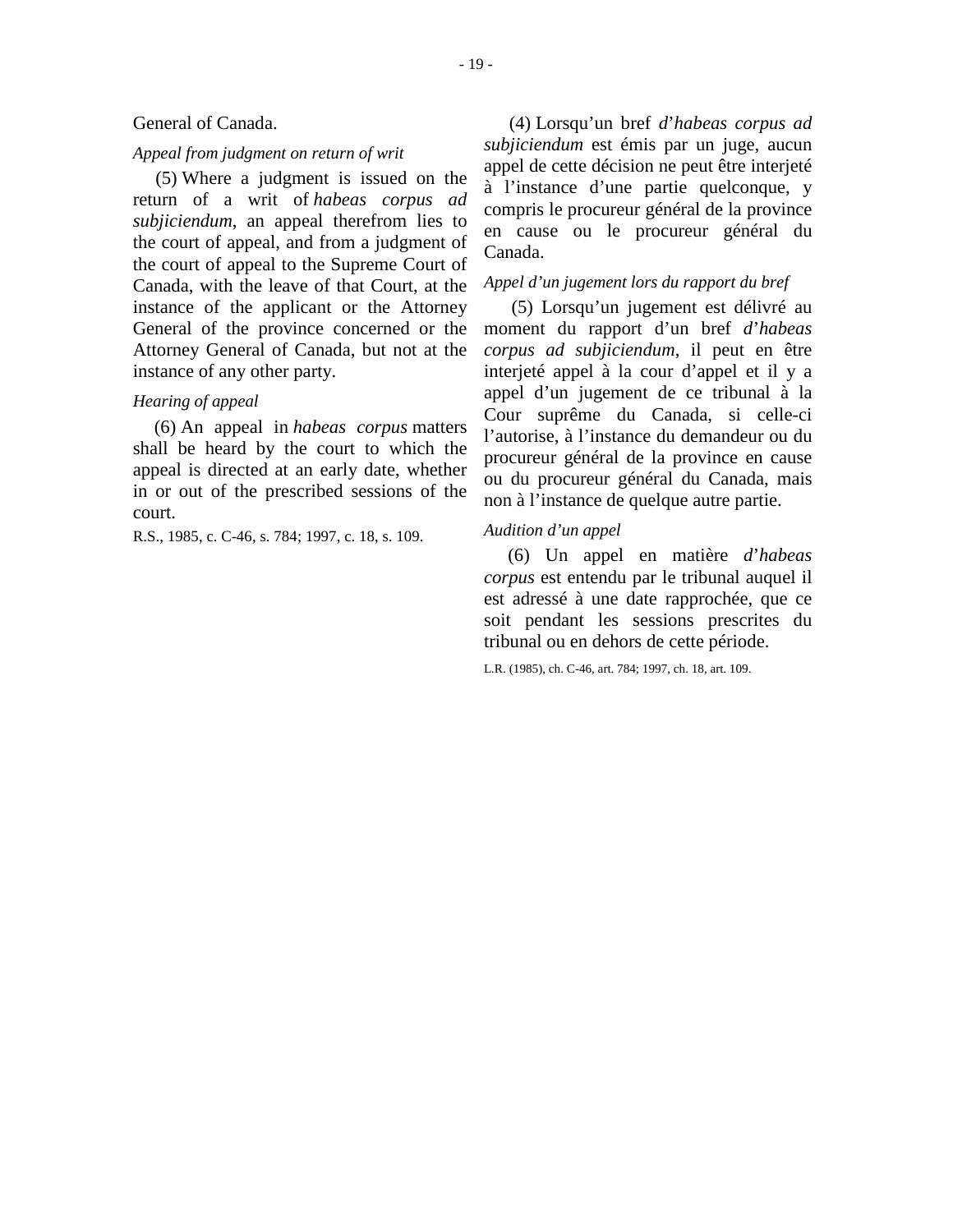#### *Federal Courts Act,* **(R.S.C., 1985, c. F-7)**

#### JURISDICTION OF FEDERAL COURT

### *Extraordinary remedies, federal tribunals*

**18** (1) Subject to section 28, the Federal Court has exclusive original jurisdiction

(a) to issue an injunction, writ of *certiorari*, writ of prohibition, writ of *mandamus* or writ of *quo warranto*, or grant declaratory relief, against any federal board, commission or other tribunal; and

(b) to hear and determine any application or other proceeding for relief in the nature of relief contemplated by paragraph (a), including any proceeding brought against the Attorney General of Canada, to obtain relief against a federal board, commission or other tribunal.

#### *Extraordinary remedies, members of Canadian Forces*

(2) The Federal Court has exclusive original jurisdiction to hear and determine every application for a writ of *habeas corpus ad subjiciendum*, writ of *certiorari*, writ of prohibition or writ of *mandamus* in relation to any member of the Canadian Forces serving outside Canada.

#### *Remedies to be obtained on application*

(3) The remedies provided for in subsections (1) and (2) may be obtained only on an application for judicial review made under section 18.1.

R.S., 1985, c. F-7, s. 18; 1990, c. 8, s. 4; 2002, c. 8, s. 26.

#### *Federal Courts Rules***, SOR/98-106**

#### APPLICATIONS – GENERAL

#### *Limited to single order*

**302** Unless the Court orders otherwise, an application for judicial review shall be limited to a single order in respect of which relief is sought.

#### COMPÉTENCE DE LA COUR FÉDÉRALE

## *Recours extraordinaires: offices fédéraux*

**18** (1) Sous réserve de l'article 28, la Cour fédérale a compétence exclusive, en première instance, pour:

(a) décerner une injonction, un bref de *certiorari*, de *mandamus*, de prohibition ou de *quo warranto*, ou pour rendre un jugement déclaratoire contre tout office fédéral;

(b) connaître de toute demande de réparation de la nature visée par l'alinéa a), et notamment de toute procédure engagée contre le procureur général du Canada afin d'obtenir réparation de la part d'un office fédéral.

### *Recours extraordinaires: Forces canadiennes*

(2) Elle a compétence exclusive, en première instance, dans le cas des demandes suivantes visant un membre des Forces canadiennes en poste à l'étranger : bref d'*habeas corpus ad subjiciendum*, de *certiorari*, de prohibition ou de *mandamus*.

#### *Exercice des recours*

(3) Les recours prévus aux paragraphes (1) ou (2) sont exercés par présentation d'une demande de contrôle judiciaire.

L.R. (1985), ch. F-7, art. 18; 1990, ch. 8, art. 4; 2002, ch. 8, art. 26.

#### DEMANDES DISPOSITIONS GÉNÉRALES

#### *Limites*

**302** Sauf ordonnance contraire de la Cour, la demande de contrôle judiciaire ne peut porter que sur une seule ordonnance pour laquelle une réparation est demandée.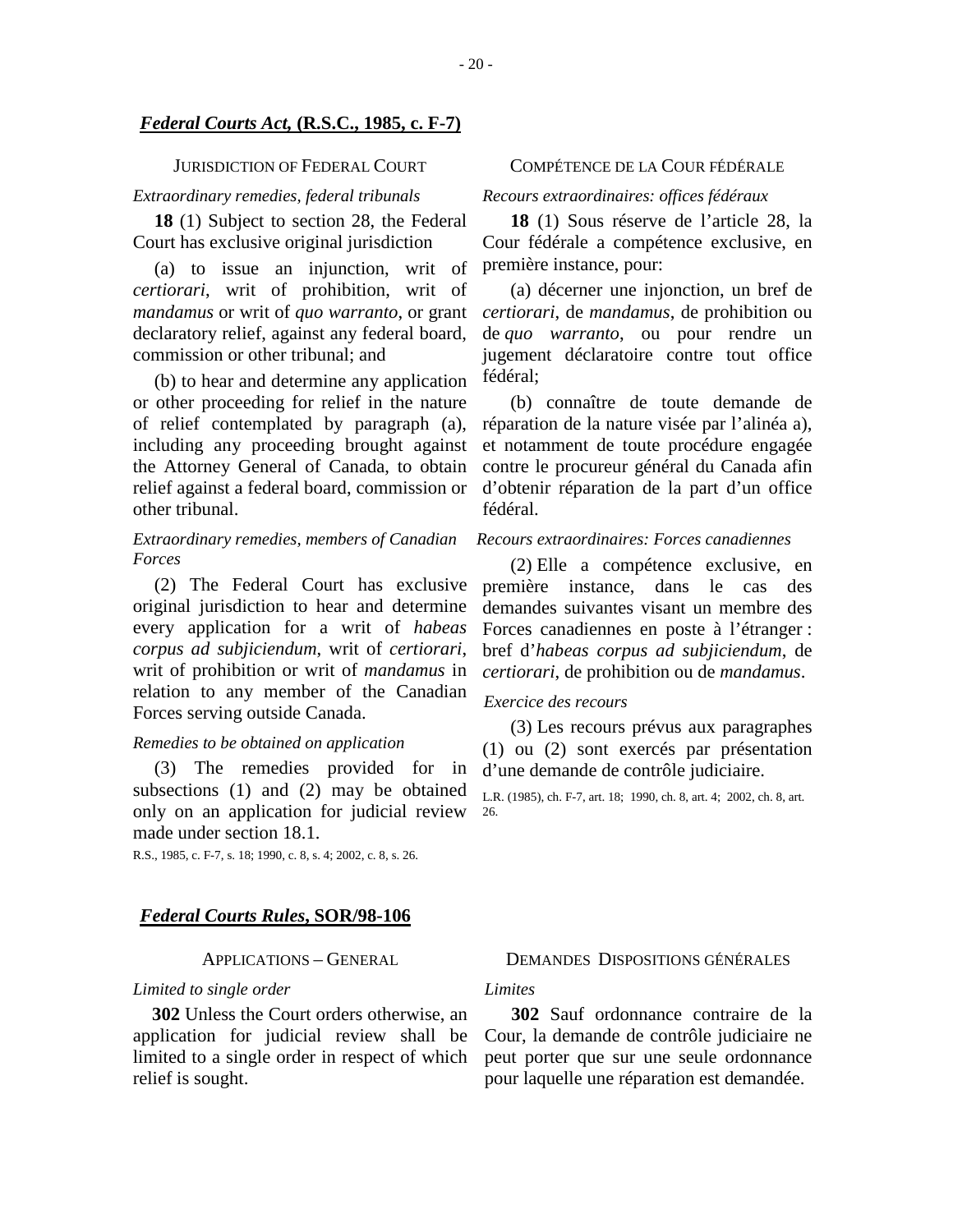#### INTERPRETATION

#### *Definitions*

**2** (1) The definitions in this subsection apply in this Act.

*Board* means the Immigration and Refugee Board, which consists of the Refugee Protection Division, Refugee Appeal Division, Immigration Division and Immigration Appeal Division. (Commission)

*Convention Against Torture* means the Convention Against Torture and Other Cruel, Inhuman or Degrading Treatment or Punishment, signed at New York on December 10, 1984. Article 1 of the Convention Against Torture is set out in the schedule. (Convention contre la torture)

*designated foreign national* has the meaning assigned by subsection 20.1(2). (étranger désigné)

*foreign national* means a person who is not a Canadian citizen or a permanent resident, and includes a stateless person. (étranger)

*permanent resident* means a person who has acquired permanent resident status and has not subsequently lost that status under section 46. (résident permanent)

*Refugee Convention* means the United Nations Convention Relating to the Status of Refugees, signed at Geneva on July 28, 1951, and the Protocol to that Convention, signed at New York on January 31, 1967. Sections E and F of Article 1 of the Refugee Convention are set out in the schedule. (Convention sur les réfugiés)

#### PROVISIONS THAT APPLY TO ALL DIVISIONS

#### *Sole and exclusive jurisdiction*

**162** (1) Each Division of the Board has, in respect of proceedings brought before it compétence exclusive pour connaître des under this Act, sole and exclusive questions de droit et de fait — y compris en

DÉFINITIONS ET INTERPRÉTATION

*Définitions*

**2** (1) Les définitions qui suivent s'appliquent à la présente loi.

*Commission* La Commission de l'immigration et du statut de réfugié, composée de la Section de la protection des réfugiés, de la Section d'appel des réfugiés, de la Section de l'immigration et de la Section d'appel de l'immigration. (Board)

*Convention contre la torture* La Convention contre la torture et autres peines ou traitements cruels, inhumains ou dégradants, signée à New York le 10 décembre 1984 dont l'article premier est reproduit en annexe. (Convention Against Torture)

*Convention sur les réfugiés* La Convention des Nations Unies relative au statut des réfugiés, signée à Genève le 28 juillet 1951, dont les sections E et F de l'article premier sont reproduites en annexe et le protocole afférent signé à New York le 31 janvier 1967. (Refugee Convention)

*étranger* Personne autre qu'un citoyen canadien ou un résident permanent; la présente définition vise également les apatrides. (foreign national)

*étranger désigné* S'entend au sens du paragraphe 20.1(2). (designated foreign national)

*résident permanent* Personne qui a le statut de résident permanent et n'a pas perdu ce statut au titre de l'article 46. (permanent resident)

#### ATTRIBUTIONS COMMUNES

### *Compétence exclusive*

**162** (1) Chacune des sections a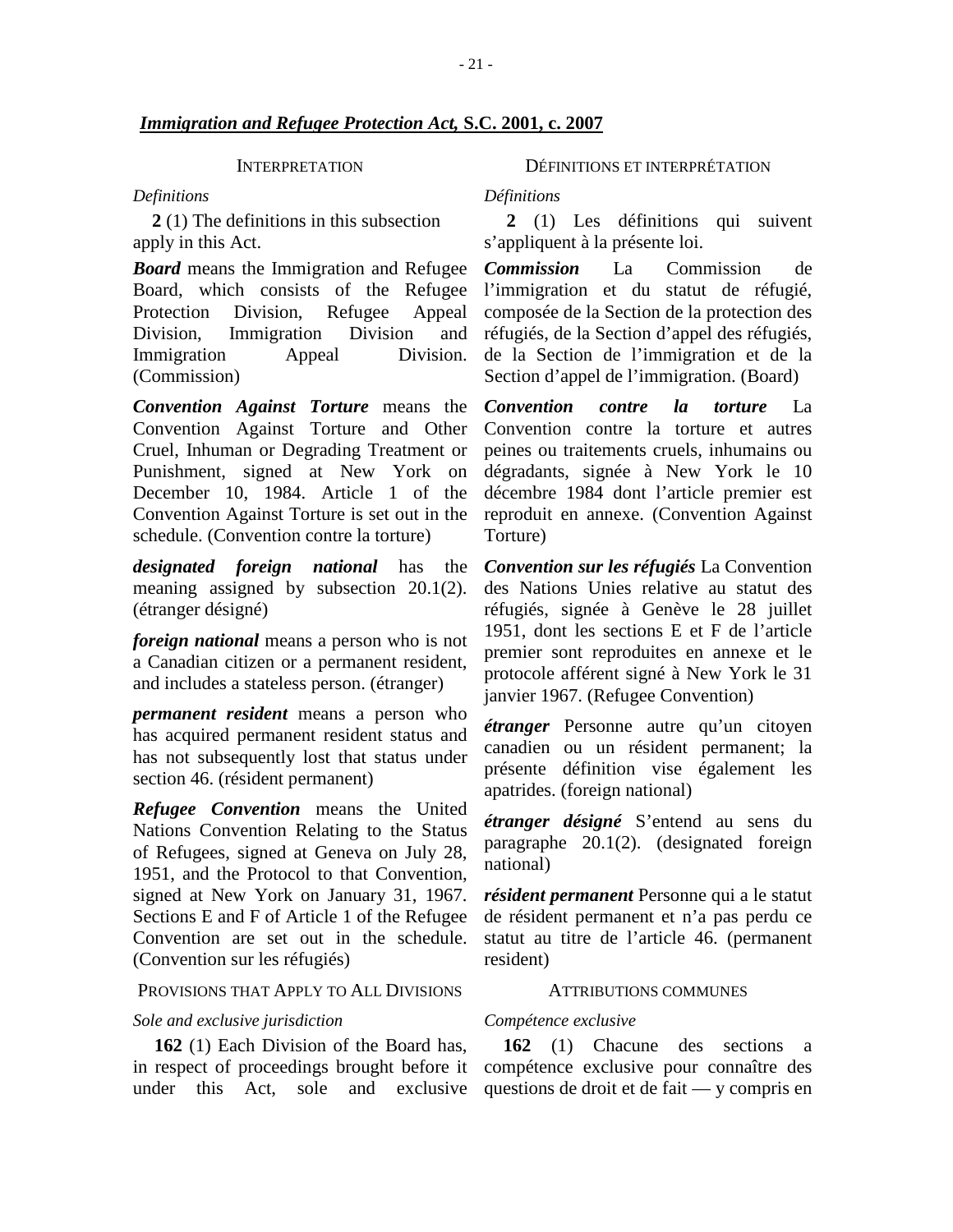## *Procedure*

(2) Each Division shall deal with all proceedings before it as informally and quickly as the circumstances and the considerations of fairness and natural justice avec célérité. permit.

# *Liquor Control Act***, R.S.P.E.I. 1988, c. L-14**

JUDICIAL REVIEW AND APPEAL

*Defect in proceedings, affect on conviction*

**83**(1) No conviction or order, or warrant for enforcing it, or other process shall, upon application by way of judicial review or for *habeas corpus* or upon any appeal, be held insufficient or invalid for any irregularity, informality or insufficiency therein or by reason of any defect of form or substance, if the court or judge hearing the application or appeal is satisfied by a perusal of the depositions that there is evidence on which the provincial court judge might reasonably conclude that an offence against this Act has been committed.

## *"Any defect in form or substance" defined*

(2) In particular the words "any defect in form or substance" include any excess or defect in the punishment imposed or order made, but the inclusion does not affect the generality of the words.

jurisdiction to hear and determine all matière de compétence — dans le cadre des

## *Fonctionnement*

(2) Chacune des sections fonctionne, dans la mesure où les circonstances et les considérations d'équité et de justice naturelle le permettent, sans formalisme et

French version not available